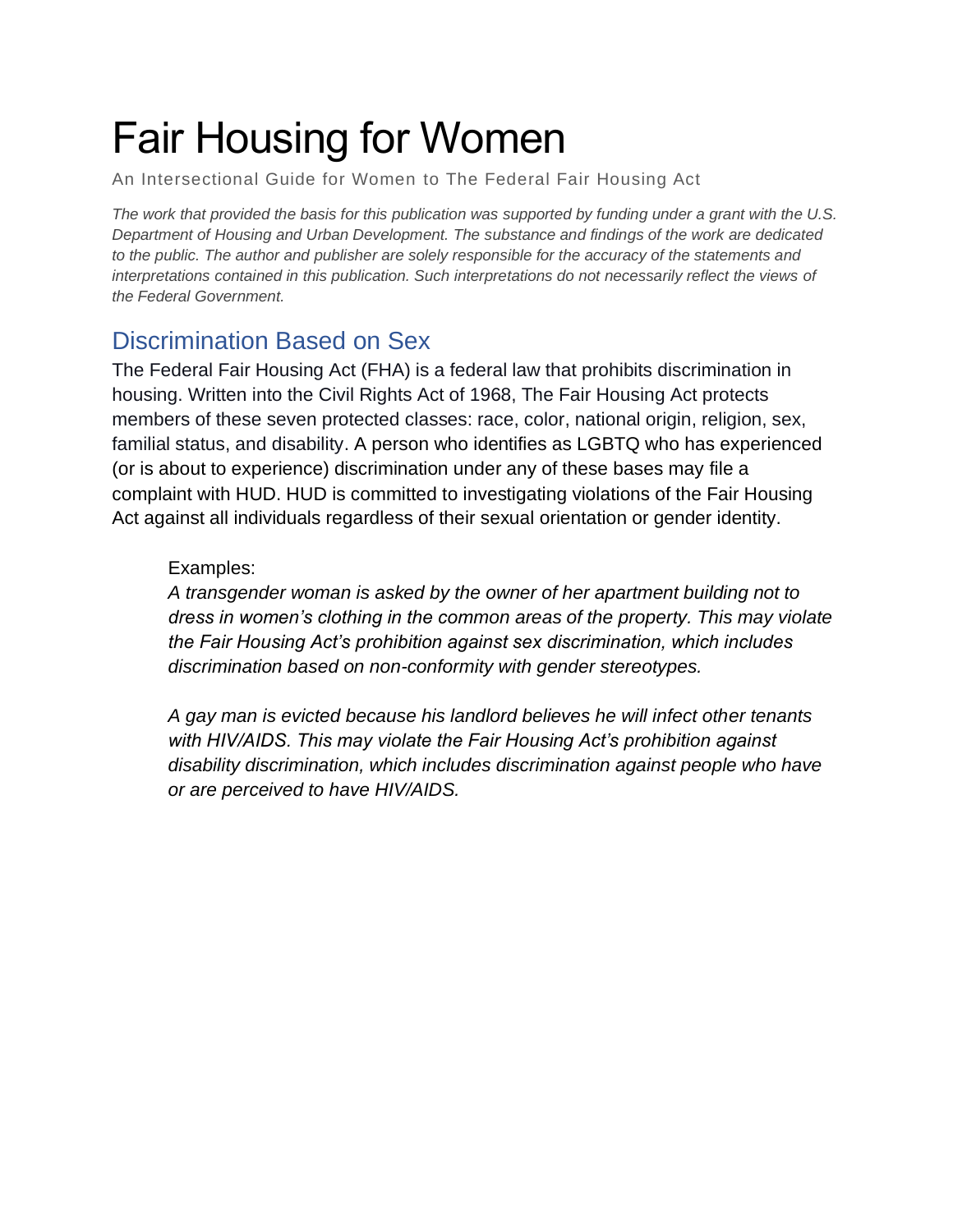# **Table of Contents**

| Summary of Employment Laws with Protections for Farmworkers17 |  |
|---------------------------------------------------------------|--|
|                                                               |  |
|                                                               |  |
|                                                               |  |
|                                                               |  |
|                                                               |  |
|                                                               |  |
|                                                               |  |
|                                                               |  |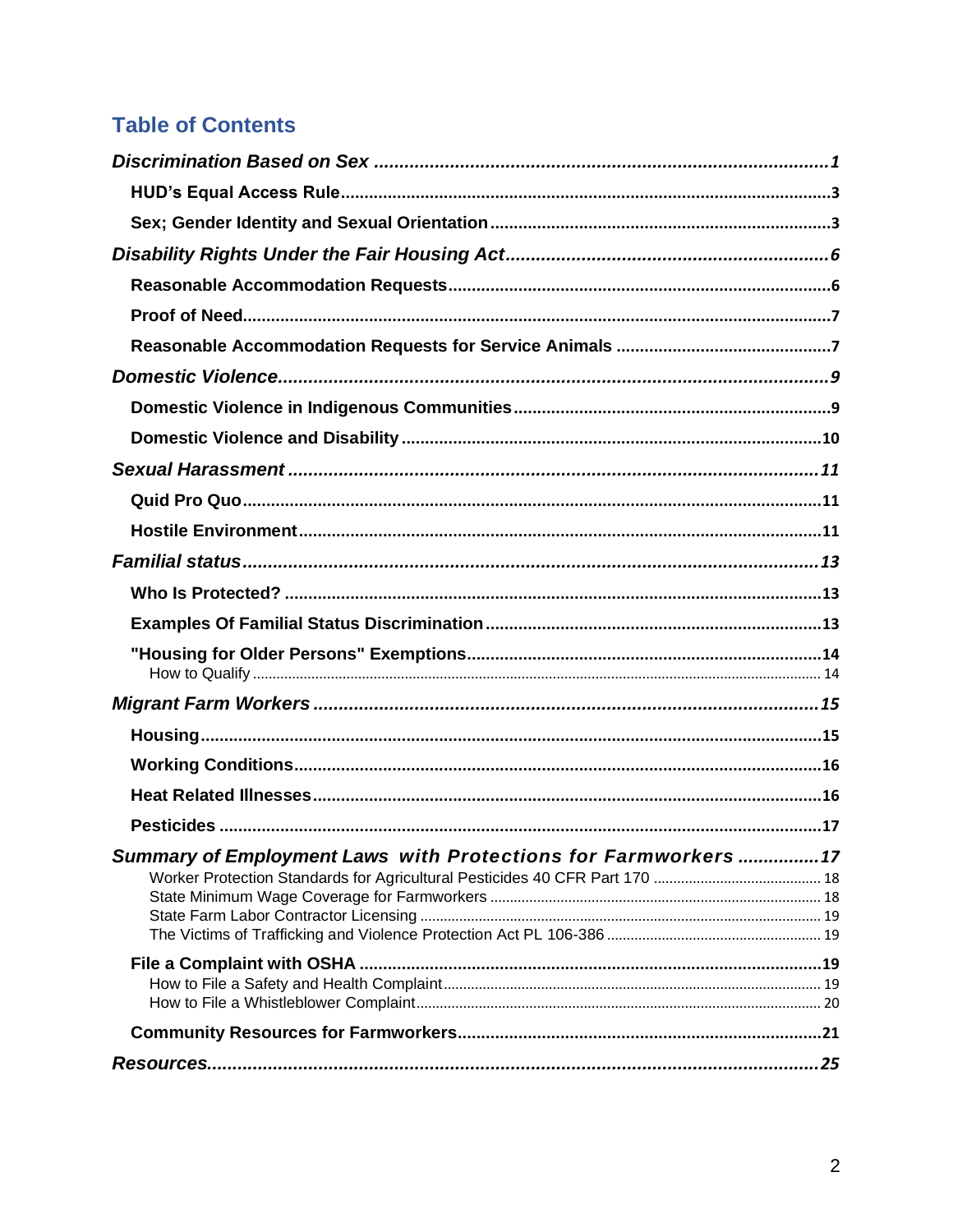# <span id="page-2-0"></span>HUD's Equal Access Rule

HUD's Equal Access Rule requires equal access to HUD programs without regard to a person's actual or perceived sexual orientation, gender identity, or marital status. Housing providers that receive HUD funding or have HUD-insured loans are subject to the Rules. A person who identifies as LGBTQ who has experienced (or is about to experience) discrimination by a HUD-funded or FHA-insured housing provider or lender may report it to HUD. You can contact Intermountain Fair Housing Council for support.

## Example:

*An underwriter for an FHA-insured lender is reviewing a loan application by two males; both incomes are being used as the basis for the applicants' credit worthiness. The underwriter assumes the applicants are a gay couple and, as a result, denies the application despite the fact that the applicants meet all requirements for the loan. This may violate HUD's Equal Access Rule, which prohibits FHA-insured lenders from taking actual or perceived sexual orientation into consideration in determining adequacy of an applicant's income.*

## <span id="page-2-1"></span>Sex; Gender Identity and Sexual Orientation

#### Understanding Expansion and Case Law

Under the Fair Housing Act, it is prohibited for any landlord or housing provider to discriminate based on sex. This protection includes gender identity and sexual orientation (real or perceived) or other reason that constitutes sex-based discrimination.

In February 2021, HUD's Office of Fair Housing and Equal Opportunity (FHEO) issued a memorandum stating that HUD interprets the Fair Housing Act to bar discrimination on the basis of sexual orientation and gender identity and directing HUD offices and recipients of HUD funds to enforce the Act accordingly.

The memorandum directs actions by HUD's Office of Fair Housing and Equal Opportunity and HUD-funded fair housing partners to enforce the Fair Housing Act to prohibit discrimination on the basis of gender identity or sexual orientation. Specifically, the memorandum directs the following:

- HUD will accept and investigate all jurisdictional complaints of sex discrimination, including discrimination because of gender identity or sexual orientation, and enforce the Fair Housing Act where it finds such discrimination occurred.
- HUD will conduct all activities involving the application, interpretation, and enforcement of the Fair Housing Act's prohibition on sex discrimination consistent with its conclusion that such discrimination includes discrimination because of sexual orientation and gender identity.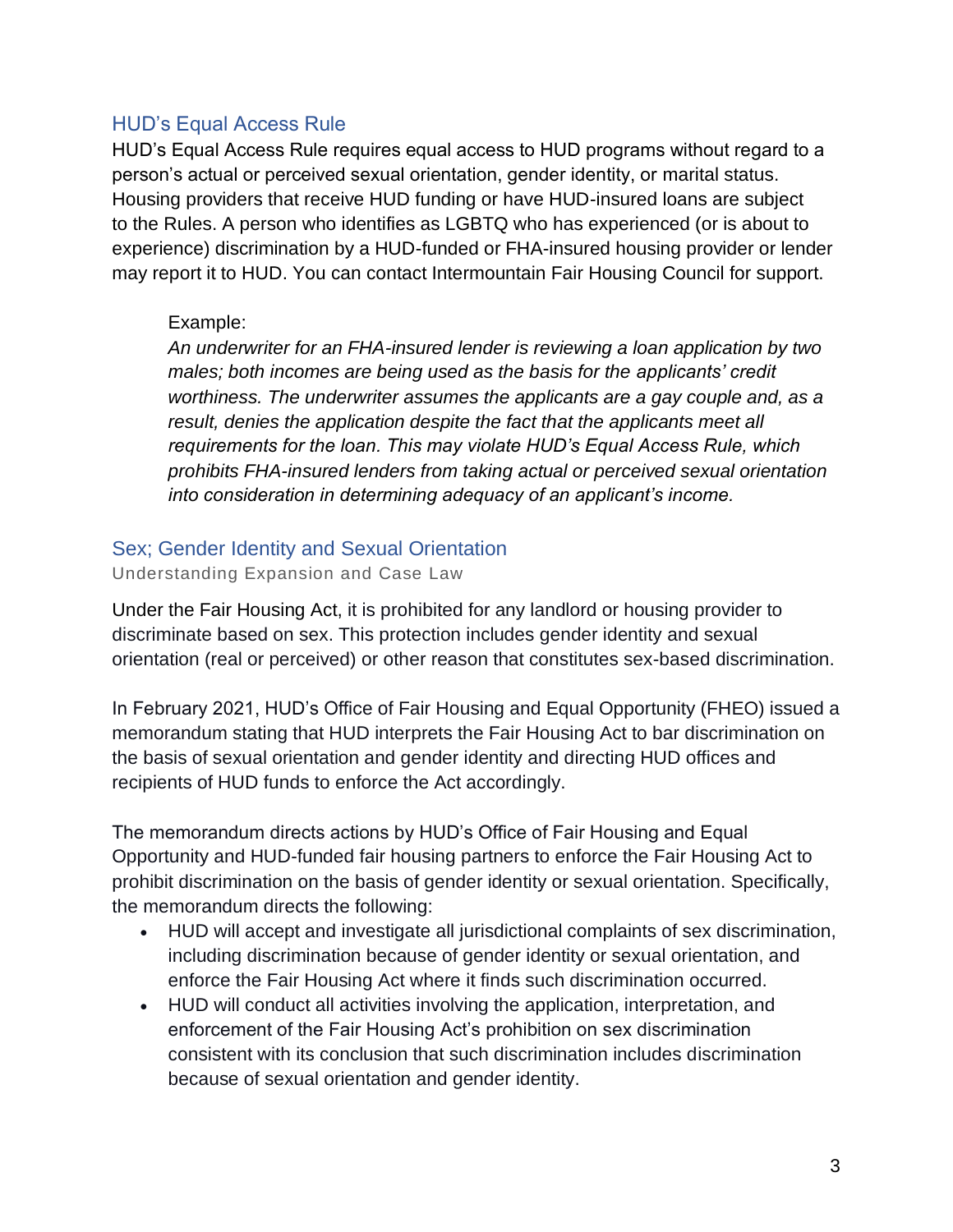- State and local jurisdictions funded by HUD's Fair Housing Assistance Program (FHAP) that enforce the Fair Housing Act through their HUD-certified substantially equivalent laws will be required to administer those laws to prohibit discrimination because of gender identity and sexual orientation.
- Organizations and agencies that receive grants through the Department's Fair Housing Initiative Program (FHIP) must carry out their funded activities to also prevent and combat discrimination because of sexual orientation and gender identity.
- FHEO Regional Offices, FHAP agencies, and FHIP grantees are instructed to review, within 30 days, all records of allegations (inquiries, complaints, phone logs, etc.) received since January 20, 2020, and notify persons who alleged discrimination because of gender identity or sexual orientation that their claims may be timely and jurisdictional for filing under this memorandum.

Underscoring the significance of this action are several discrimination studies that indicate that same-sex couples and transgender persons in communities across the country experience demonstrably less favorable treatment than their straight and cisgender counterparts when seeking rental housing. Despite this reality, the Department has been constrained in its efforts to address housing discrimination on the basis of sexual orientation and gender identity by legal uncertainty about whether most such discrimination was within HUD's reach.

The memorandum begins implementing the policy outlined in President Biden's Executive Order 13988 on Preventing and Combating Discrimination on the Basis of Gender Identity or Sexual Orientation, which directed executive branch agencies to examine further steps to combat such discrimination.

The memorandum relies on the Department's legal conclusion that the Fair Housing Act's sex discrimination provisions are comparable in text and purpose to those of Title VII of the Civil Rights Act, which bars sex discrimination in the workplace. In Bostock v Clayton County, the Supreme Court held that workplace prohibitions on sex discrimination include discrimination because of sexual orientation and gender identity. HUD has now determined that the Fair Housing Act's prohibition on sex discrimination in housing likewise includes discrimination on the basis of sexual orientation and gender identity. Accordingly, and consistent with President Biden's Executive Order, HUD will enforce the Fair Housing Act to prevent and combat such discrimination.

It is prohibited for any landlord or housing provider who receives HUD or FHA funds to discriminate against a tenant on the basis of real or perceived sexual orientation,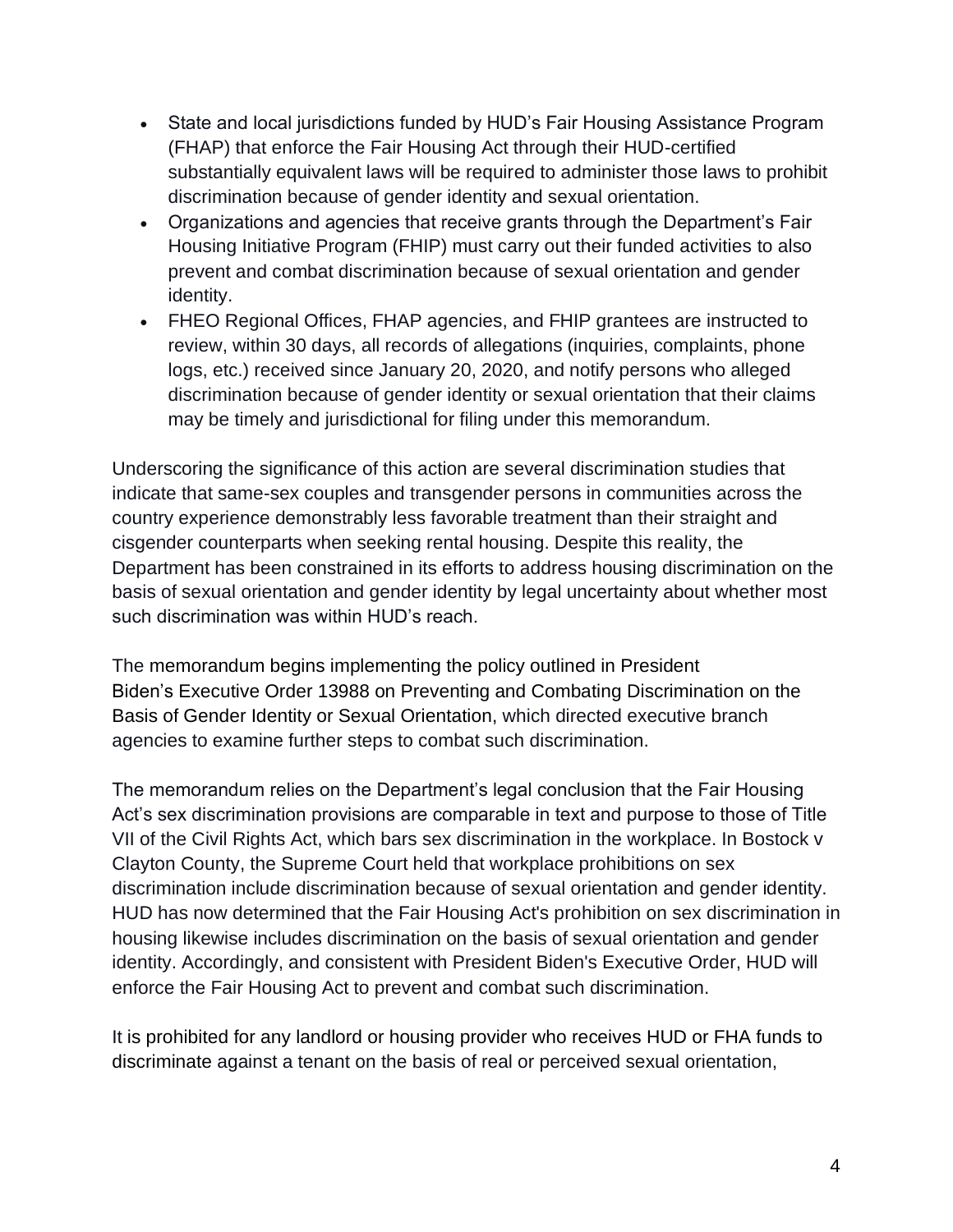gender identity, or marital status. It is prohibited for all homeless facilities to segregate or isolate transgender individuals solely based on their gender identity.

*If you think you have been discriminated against on the basis of Sexual Orientation or Gender Identity, or any of the seven protected classes, please contact Intermountain Fair Housing Council for help at 208-383-0695 or 1-800-717-0695 or us at contact@ifhcidaho.org*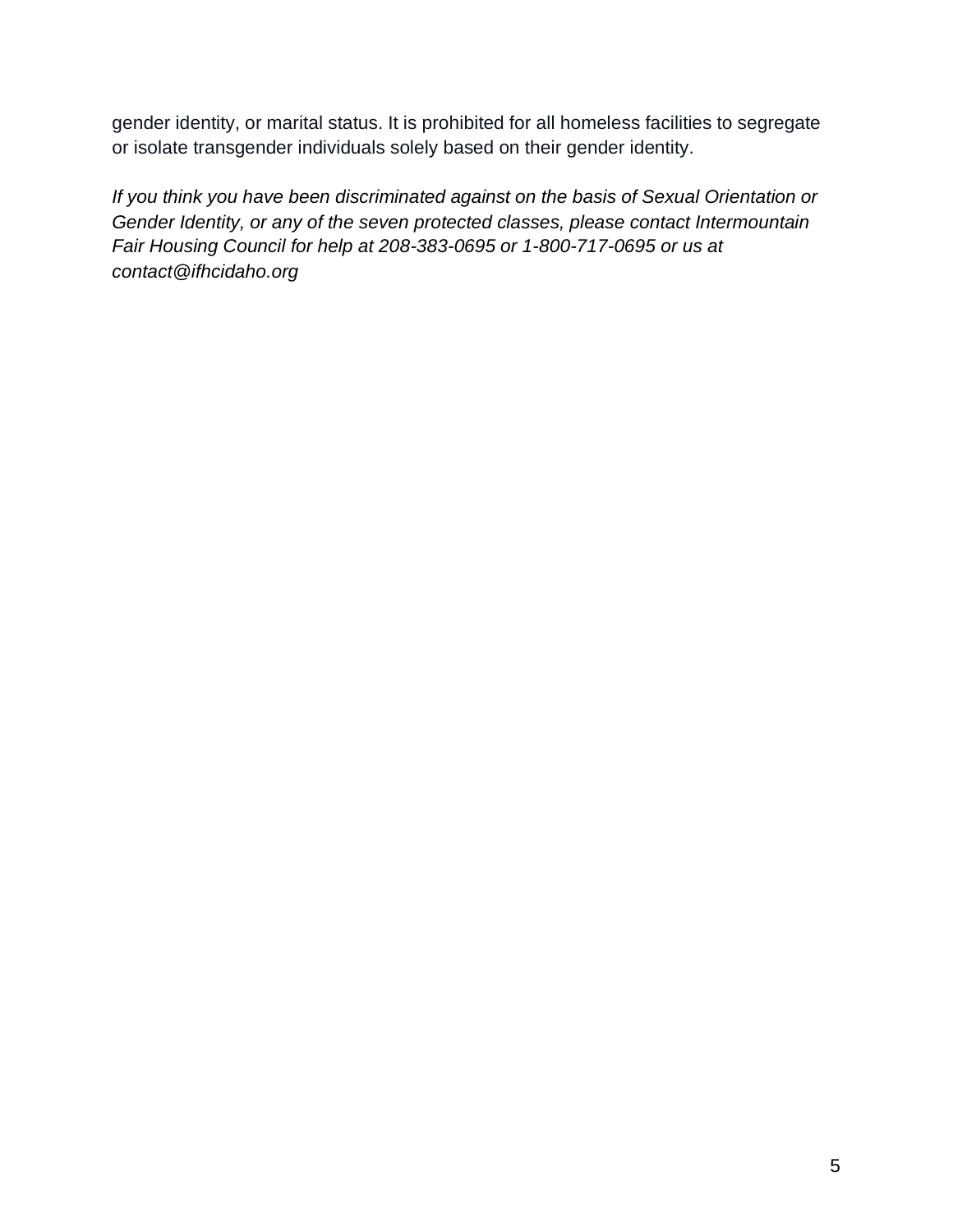# <span id="page-5-0"></span>Disability Rights Under the Fair Housing Act

A person is considered disabled if they have a physical or mental impairment which substantially limits one or more of their major life activities, if they have a record of having such an impairment, or if they are regarded as having such an impairment. However, the definition of disabled does not include the illegal use of, or addiction to, a controlled substance. If the person with the disability is in recovery from addiction, then depending on the facts, the person may be considered as having a disability.

## <span id="page-5-1"></span>Reasonable Accommodation Requests

One of the many protections of the FHA is the right of individuals with disabilities to request a reasonable accommodation in the rules, policies, practices, or services of a housing provider. A Reasonable Accommodation Request (RAR) is a verbal or written request that a rule, policy, practice, or service be changed or modified in some way to afford a person with a disability an equal opportunity to use and enjoy a dwelling.

Individuals who are disabled may request a reasonable accommodation in housing. A person is considered disabled if they have a physical or mental impairment which substantially limits one or more of their major life activities, if they have a record of having such an impairment, or if they are regarded as having such an impairment. However, the definition of disabled does not include the illegal use of, or addiction to, a controlled substance. If the person with the disability is in recovery from addiction, then depending on the facts, the person may be considered as having a disability.

In addition, a non-disabled person may submit a reasonable accommodation request on behalf of a person with a disability, provided that the disabled person resides with, or is associated with the person submitting the request.

A reasonable accommodation in housing may be requested either orally or in writing, and the words "reasonable accommodation" do not need to be used by the individual submitting the request. The individual submitting the request may not be required to use specific forms or be required to follow formal procedures in submitting the request.

You can make your reasonable accommodation request orally. However, it is best to submit reasonable accommodation requests in writing so that there is no misunderstanding as to the specifics of the request. It is best practice to sign and date the request and keep a copy in case there is a dispute. You are not required to use the housing provider's forms.

A reasonable accommodation request may be submitted to any person or entity necessary to afford a person with a disability an equal opportunity to use and enjoy a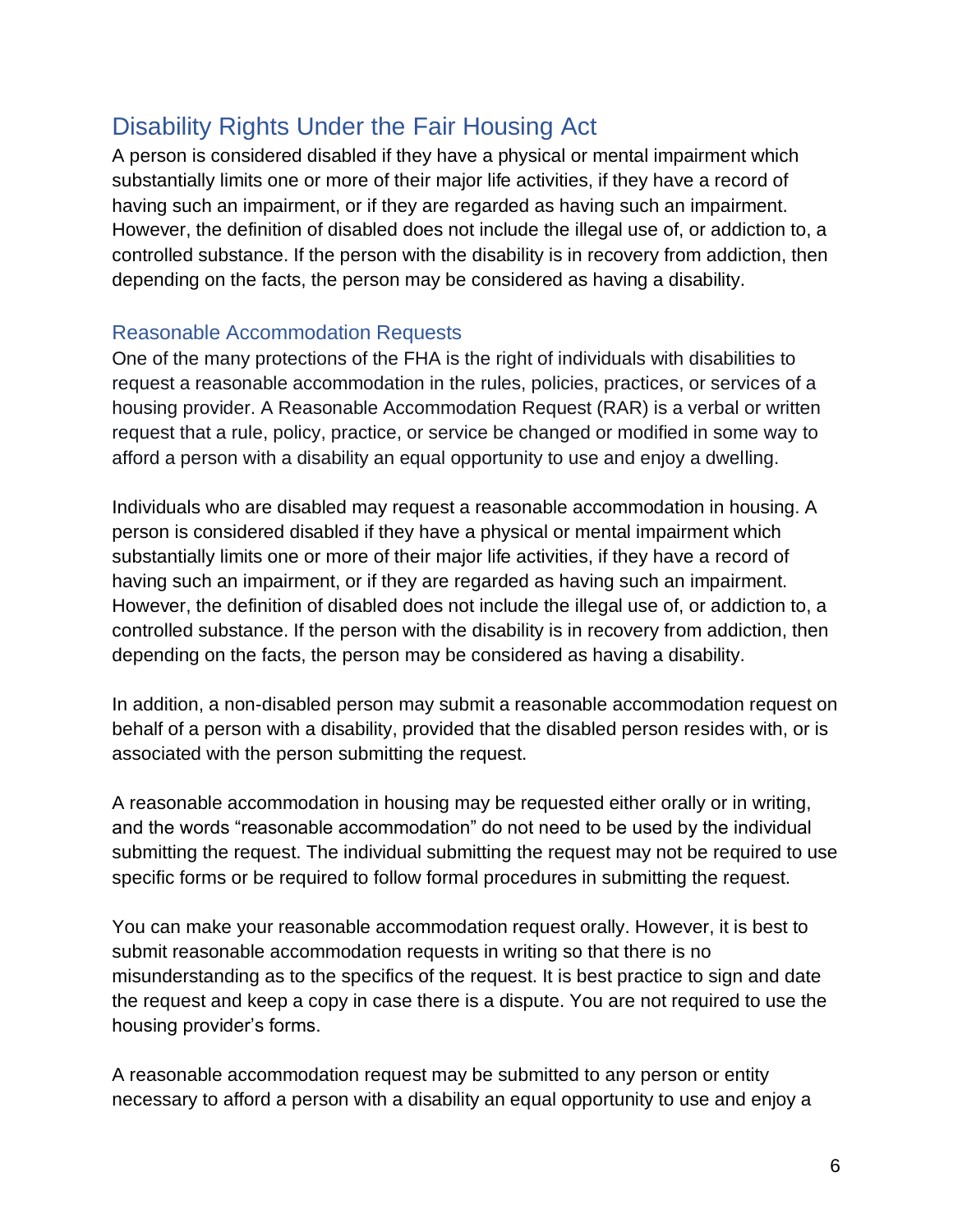dwelling, including but not limited to landlords, property owners, public agencies, individuals, corporations, associations, individuals, or entities involved in the provision of housing and residential lending (including property owners and brokerage services), and insurance companies who provide property insurance.

# <span id="page-6-0"></span>Proof of Need

If the individual who requested a reasonable accommodation has a disability that is obvious and if the need for the requested accommodation is obvious, the person receiving the reasonable accommodation request may not request any additional information.

If the disability of the individual requesting a reasonable accommodation is not obvious, the person receiving the request may request information that verifies that the individual is disabled as defined by the FHA. However, the person receiving the request may not inquire into the nature or severity of the individual's disability. The person receiving the request may also request information that describes the accommodation that has been requested and that shows the relationship between the individual's disability and the need for the requested accommodation.

This information can often be provided by the individual who has requested the accommodation, such as by submitting proof that the individual receives disability benefits or by submitting a credible statement by the individual. This information can also be verified by a doctor or other medical professional, a peer support group, a nonmedical service agency, or a reliable third party who is able to know about the individual's disability.

# <span id="page-6-1"></span>Reasonable Accommodation Requests for Service Animals

There are three laws regarding service animals: The Fair Housing Act, The Americans with Disabilities Act, and the Air Carrier Access Act. This guidance covers The Fair Housing Act.

An individual may request a reasonable accommodation to have a service animal if the individual is disabled, as defined by the FHA, and the animal performs work, assistance, tasks, or other services for the benefit of the individual, or if it provides emotional support that alleviates one or more of the identified symptoms or effects of the individual's disability.

There is no distinction between any of these different types of animals when an individual request that he or she be permitted to have one as a reasonable accommodation in housing. They are all considered service animals under the FHA, if they provide a service for a person with a disability because of the person's disability.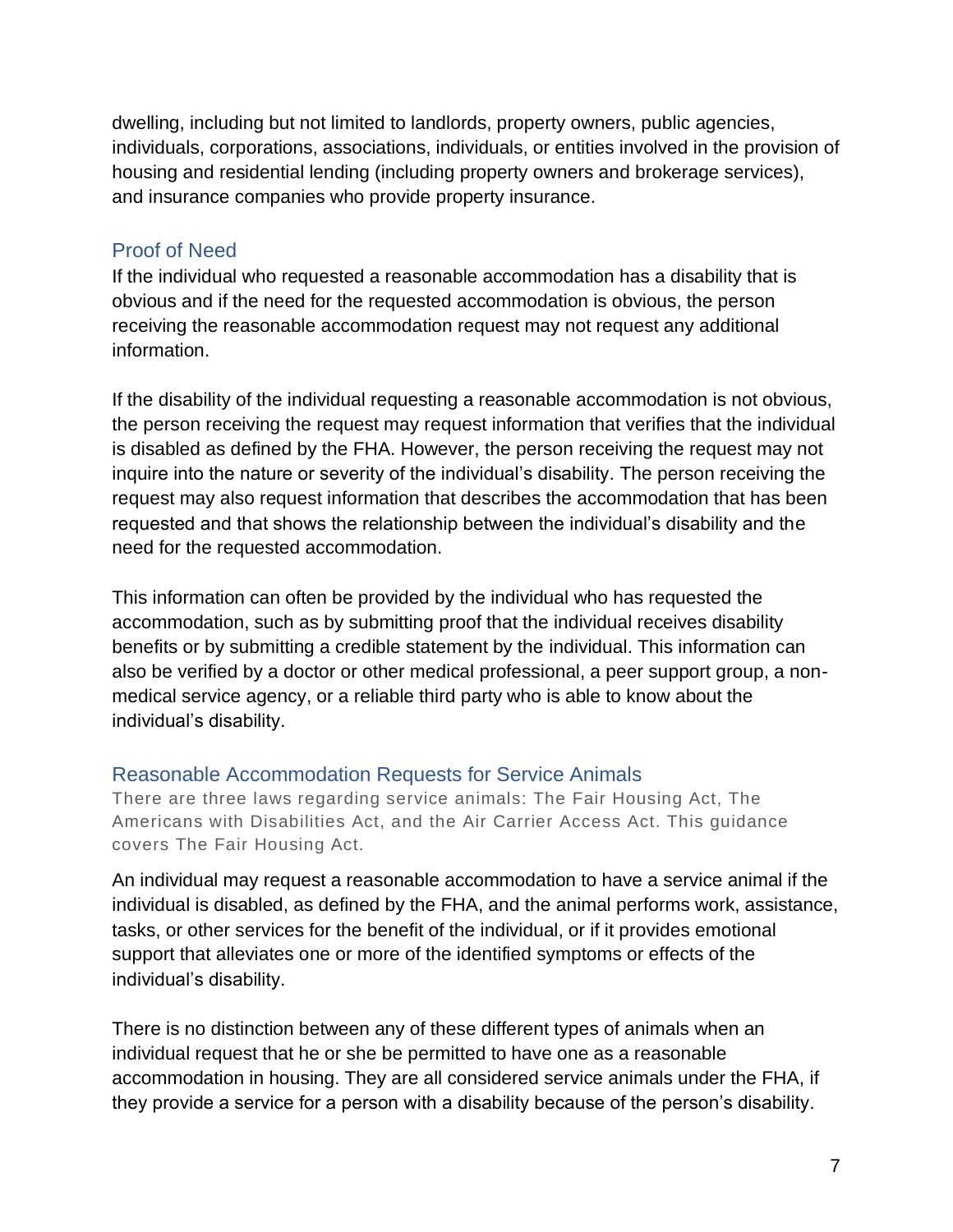The courts have repeatedly held that emotional support animals are service animals and must be considered as reasonable accommodations for individuals with disabilities. A housing provider may not require different rent or impose a security deposit or other lease terms because of an individual's disability. A housing provider may not require an individual with a disability to pay an extra fee or deposit as a condition of receiving a reasonable accommodation.

An individual with a disability who has a service animal can take the animal in all areas of the premises where persons are normally allowed to go, unless doing so would impose an undue financial or administrative burden or would fundamentally alter the nature of the housing provider's services. A housing provider may not stop a person with a disability from taking their service animal out of the building and unto the common areas of the property.

*If you think you have been discriminated against on the basis of disability, or any of the seven protected classes, please contact Intermountain Fair Housing Council for help at 208-383-0695 or 1-800-717-0695 or us at contact@ifhcidaho.org*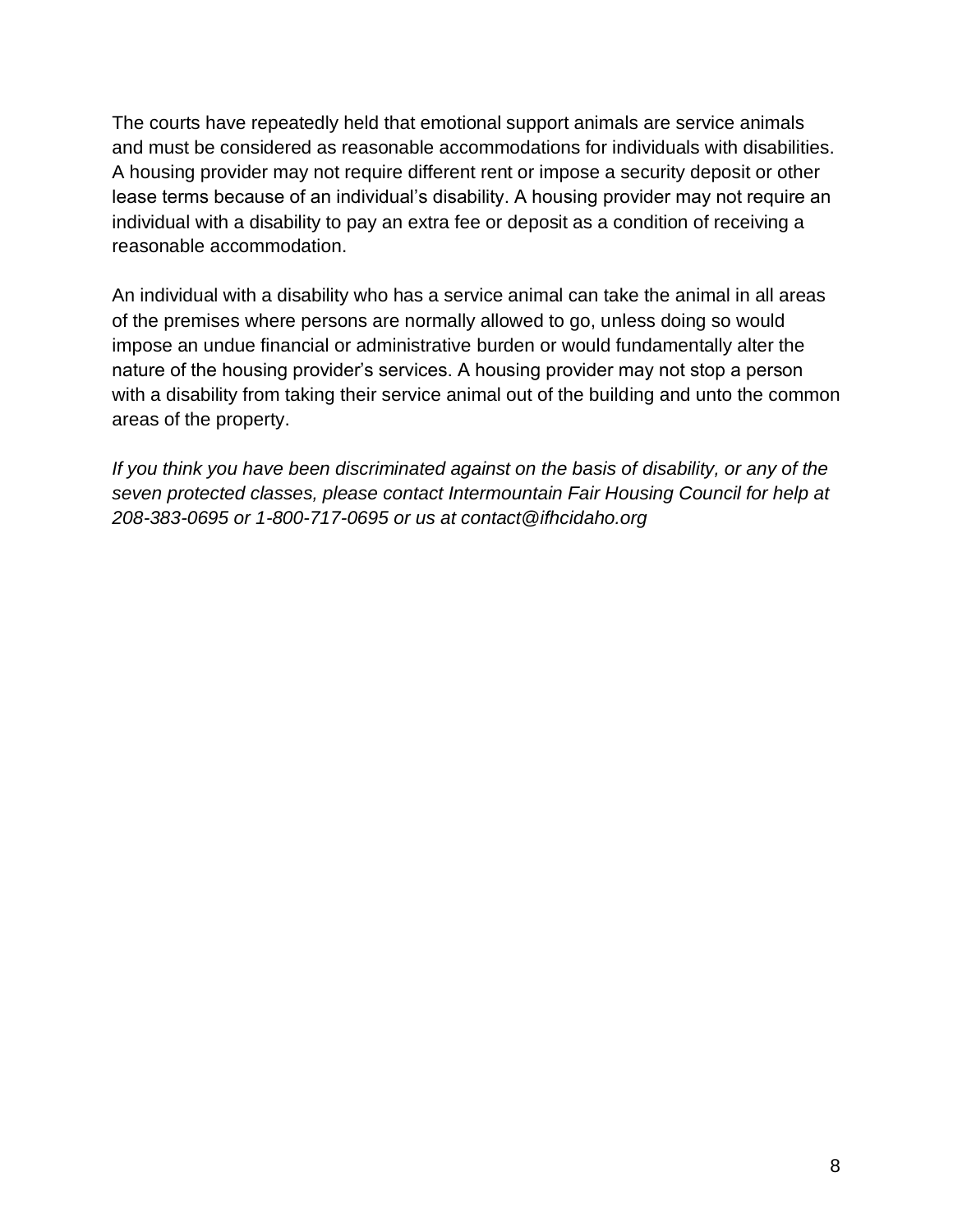# <span id="page-8-0"></span>Domestic Violence

Safety and Victim Rights Under the Fair Housing Act

Victims of domestic violence are protected from discrimination in housing under the Fair Housing Act and the Violence Against Women Act. Protections under the Violence Against Women Act apply only to tenants who live in public, Section 8 Tenant-Based, or Project-Based assisted housing and cannot be given lease violations or terminated from assistance, tenancy, or occupancy if they are a victim of abuse. Nor can they be terminated from assistance, tenancy, or occupancy, based on criminal activity directly relating to domestic violence, dating violence, or stalking engaged in by a member of a tenant's household, any guest or other person living or interacting with the victim. However, persons who do not live in federally funded housing such as public, Section 8 Tenant-Based or Project-Based are still protected under the Fair Housing Act based on the basis of sex.

These legal protections apply to the following situations:

- when a landlord tries to evict a tenant based on domestic violence
- when a landlord refuses to rent to someone because they are a victim of domestic violence
- when a tenant wants to terminate a lease early because of domestic violence
- when a tenant wants to have the abuser removed from the lease

Survivors of domestic violence often face housing discrimination because of their history of the acts of their abusers. Congress has acknowledged that women and families across the country are being discriminated against, denied access to, and even evicted from public and subsidized housing because of their status as victims of domestic violence.

Housing authorities and landlords evict victims under zero-tolerance crime policies, citing the violence of a household member, guest, living or interacting with the victim. Often, the police are called repeatedly due to the domestic violence. As a result, the victim is evicted due to the repeated calls to police. Victims are also evicted because of property damage caused by their abusers. In many of these cases, adverse housing actions punish victims for the violence inflicted upon them. This "double victimization" is unfair and may be illegal.

# <span id="page-8-1"></span>Domestic Violence in Indigenous Communities

According to the Department of Justice, indigenous women and girls face higher rates of domestic and sexual violence than other populations. And since reporting mechanisms are inconsistent across the country, there is a huge gap in the data. In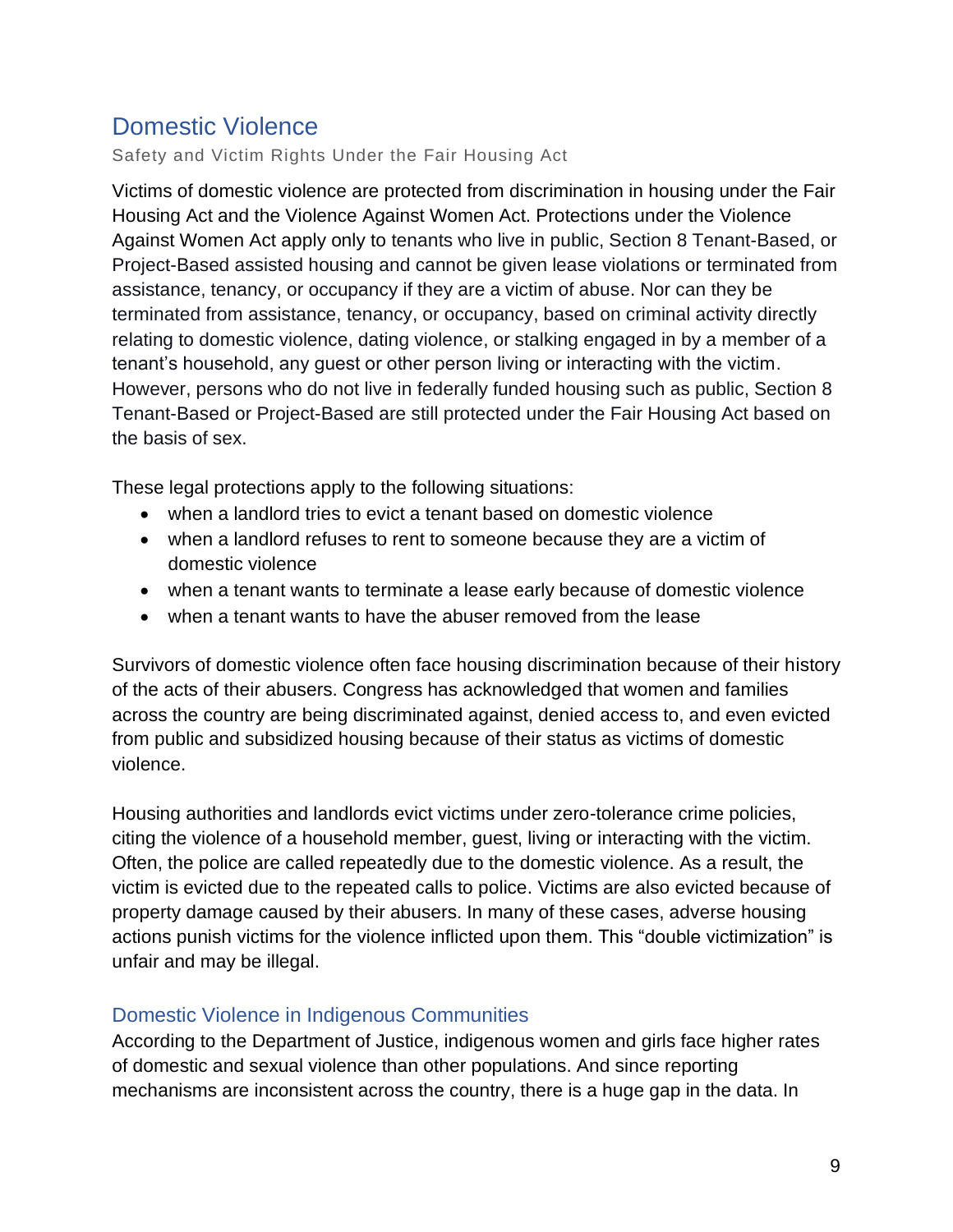other words: the problem is likely much larger than we know. Native American women sustain domestic violence 3 ½ times greater than any other race in U.S. & 3 times greater sexual assault.

# <span id="page-9-0"></span>Domestic Violence and Disability

Abuse of people with disabilities tends to be more severe, happen over a longer period, and be repeated more often.

- Women who reported intimate partner violence were 2 times as likely to also report having a disability
- 14% of men with disabilities reported experiencing sexual violence at some point in their lifetime compared to 4% of men without disabilities.
- Of those reported, 49% of people with a developmental disability disclosed being assaulted 10 or more times.
- Twenty percent of Deaf adults reported experiencing physical abuse by an intimate partner.
- 15% of Deaf adults experienced forced sex in an intimate partner relationship.

*If you think you have been discriminated against and are a victim of domestic violence or a member any of the seven protected classes, please contact Intermountain Fair Housing Council for help at 208-383-0695 or 1-800-717-0695 or us at contact@ifhcidaho.org*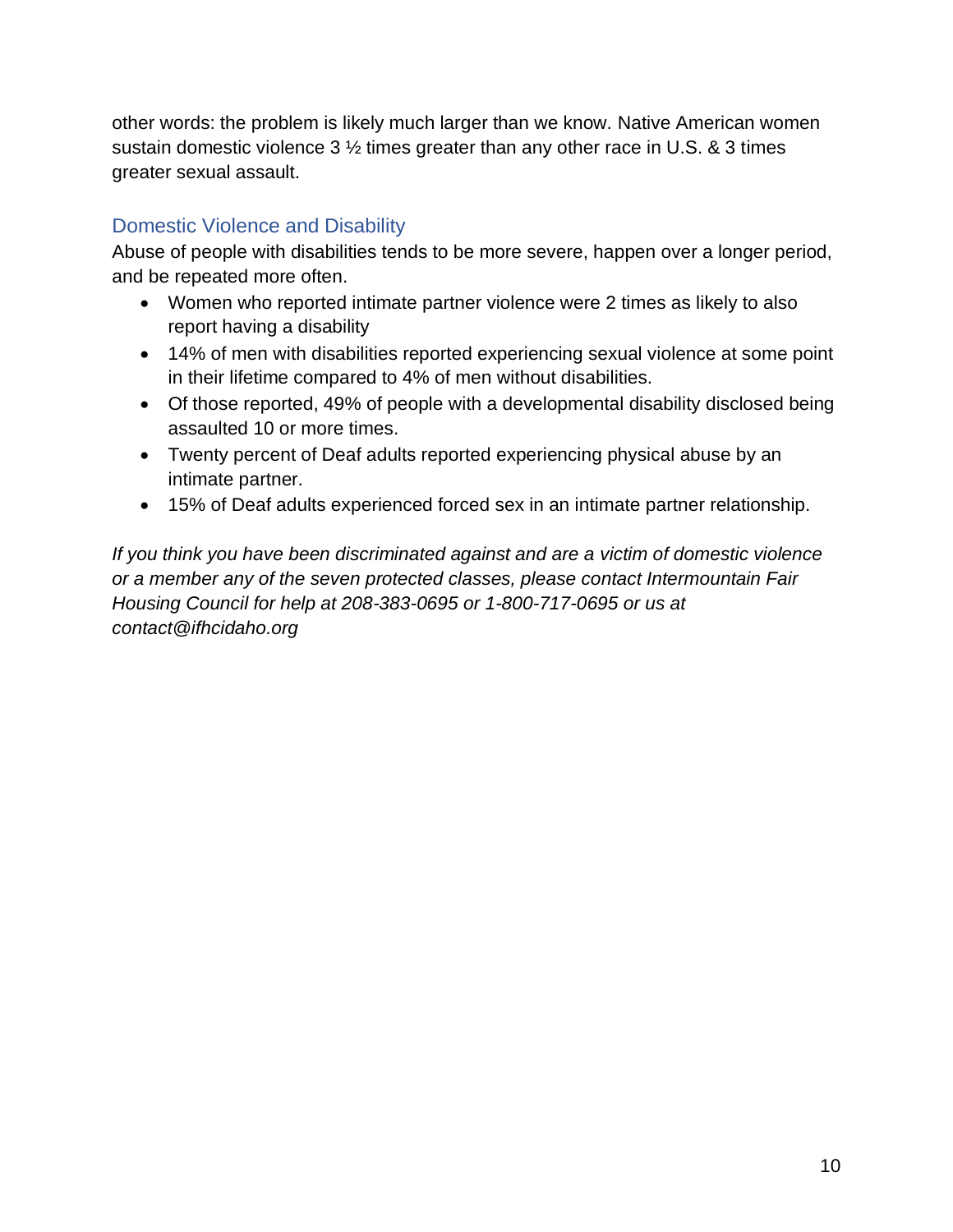# <span id="page-10-0"></span>Sexual Harassment

Sexual harassment is prohibited discrimination under the Fair Housing Act. The HUD Guidance on Harassment defines "quid pro quo" and "hostile environment harassment," as prohibited under the Fair Housing Act and specifies how HUD will evaluate such complaints.

# <span id="page-10-1"></span>Quid Pro Quo

Occurs when a person is subjected to an unwelcome request or demand because of their protected characteristic and going along with the request or demand is either explicitly or implicitly made a condition related to the person's housing. The proposed rule states claim of quid pro quo harassment are most typically associated with sex but may be established on the basis of protected characteristics other than sex.

# <span id="page-10-2"></span>Hostile Environment

Is a type of harassment that would be defined to occur when, because of a protected characteristic, a person is subjected to unwelcome conduct so severe or pervasive that it interferes with or deprives the victim of her or his right to use and enjoy the housing. Whether a hostile environment has been created requires an assessment of the "totality of the circumstances," which would include, but is not limited to, the nature of the conduct; the context in which the conduct took place; the severity, scope, frequency, duration, and location of the incident(s); and the relationship of the persons involved. Assessing the context would involve considering factors such as whether the harassment was in or around the home; whether the harassment was accomplished by use of special privilege by the perpetrator, such as gaining entry to a home through the landlord-tenant relationship; whether a threat was involved; and whether the conduct was likely to or did cause anxiety, fear, or hardship.

Sexual Harassment may include:

- Unwanted sexual favors or offers of no rent in exchange for sex (Quid pro quo)
- Actual or attempted rape or sexual assault
- Unwanted deliberate touching, leaning over, cornering, or pinching, or unwanted sexual looks or gestures, unwanted letters, telephone calls, or materials of a sexual nature
- Pressuring individual for dates, unwanted sexual teasing, jokes, remarks, or questions
- Referring to an adult as a girl, hunk, doll, babe, or honey
- Whistling at someone, cat calls, sexual comments
- Making sexual comments about a person's clothing, anatomy, or looks
- Kissing sounds, howling, and smacking lips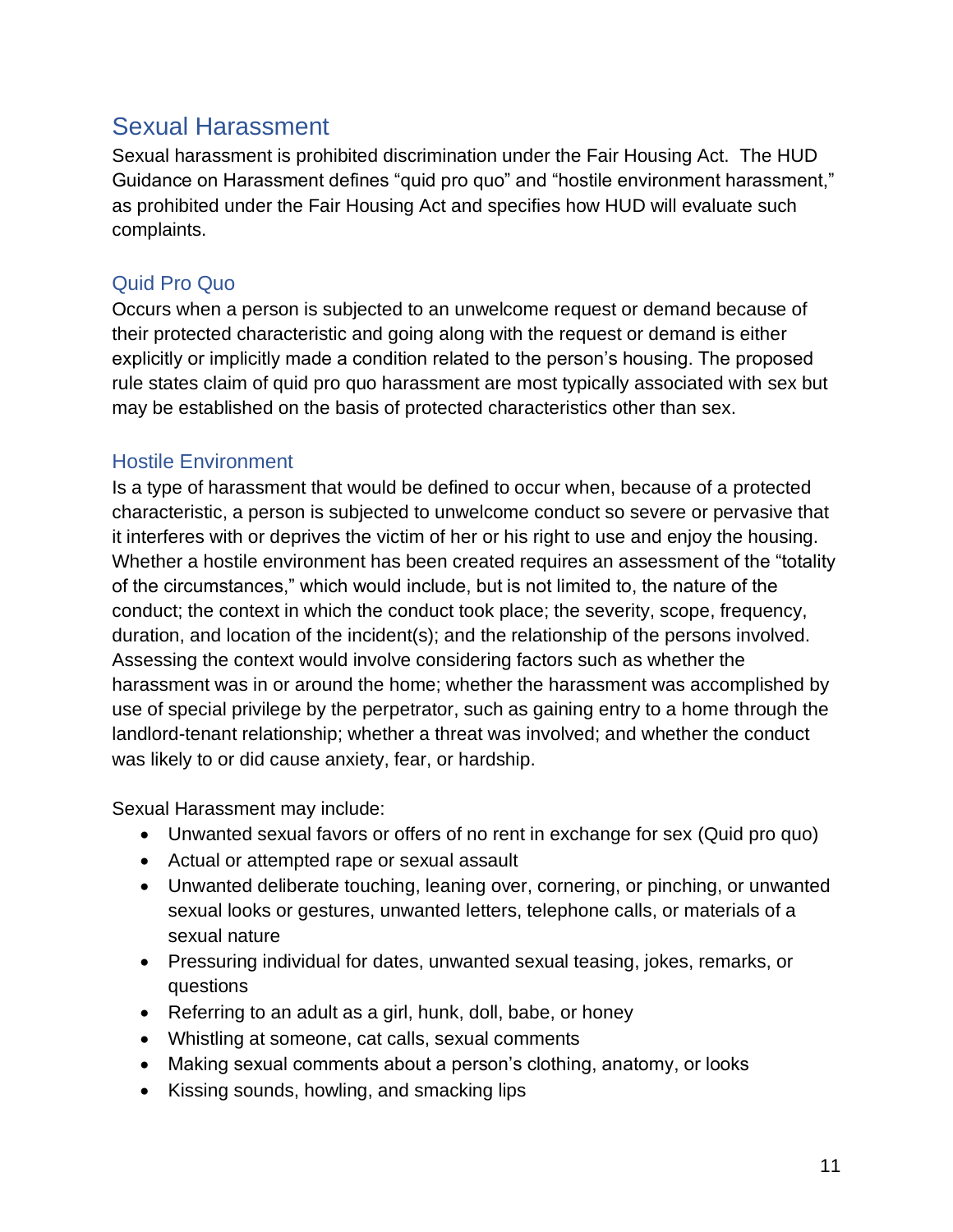- Telling lies or spreading rumors about a person's personal sex life or orientation
- Refusing to repair locks or make the home safe or refusal to make repairs unless sexual favors are given
- Refusing to supply heat or hot water unless sexual favors are given
- Entering the home without prior knowledge or permission from the tenant (especially at night or when they are not home)
- Damaging personal property unless sexual favors are given
- Threatening eviction or immigration
- Collecting rent late at night
- Coming into the home when you are alone or showering

What you should do if you feel you have been sexually harassed:

- Tell the person harassing you to stop. Be clear and emphatic. Let the harasser know that your next step will be to file a complaint.
- Tell others about the behavior, including reporting the behavior to a supervisor or property management and/or the owner of the property.
- Document the harassment. Photograph offensive material; record a description of the offensive behavior in a journal with dates and details, if possible, record conversation with harasser.
- If the harassment reaches the level of a criminal act, i.e. sexual assault, file a police report; and
- File your complaint with the Intermountain Fair Housing Council or other Fair Housing Organization.

*If you think you have been discriminated against based on a protected class or have experienced sexual harassment in housing, please contact Intermountain Fair Housing Council for help at 208-383-0695 or 1-800-717-0695 or us at*  contact@ifhcidaho.org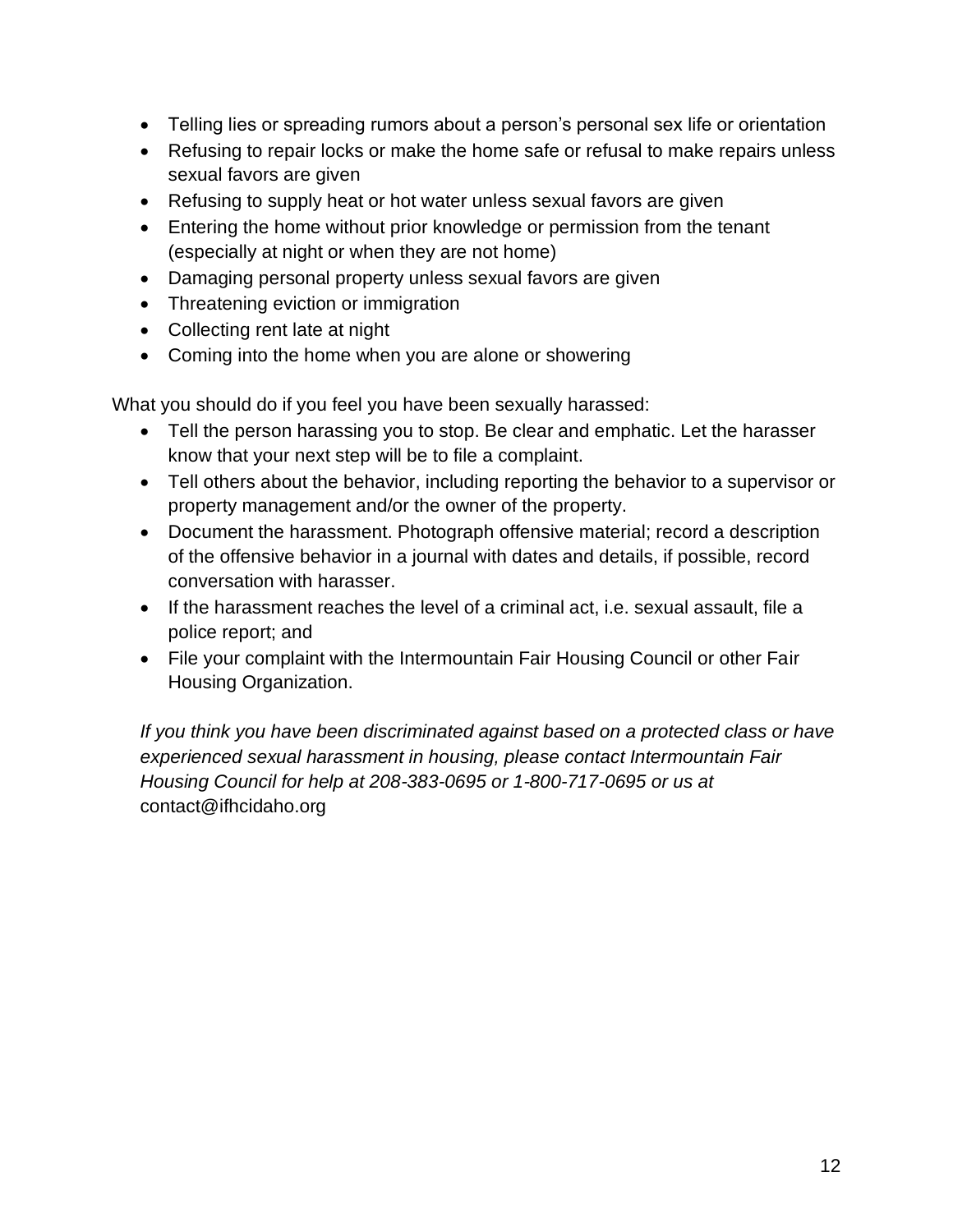# <span id="page-12-0"></span>Familial status

Protections for Families with Children

The Fair Housing Act prohibits discrimination in housing against families with children under 18 years, persons who are pregnant or in the process of obtaining legal custody, or persons with written permission of the parent or legal guardian.

The Act provides an exemption from familial status discrimination for "housing for older persons," (outlined below) which includes certain senior housing facilities and communities. The Act also does not limit the applicability of reasonable local, state, or federal restrictions regarding the maximum number of occupants permitted to occupy a dwelling.

# <span id="page-12-1"></span>Who Is Protected?

Familial status covers:

- families with children under the age of 18,
- pregnant persons, and
- any person in the process of securing legal custody of a minor child (including adoptive or foster parents).
- persons with written permission of the parent or legal guardian

# <span id="page-12-2"></span>Examples Of Familial Status Discrimination

- Refusing to rent to families with children, evicting families once a child joins the family through birth, adoption, or custody, requiring families with children to live on specific floors or in specific buildings or areas, imposing overly restrictive rules about children's use of common areas, and advertising that prohibits children.
- Refusing to rent to families with children
- Evicting families once a child joins the family through, e.g., birth, adoption, custody
- Requiring families with children to live on specific floors or in specific buildings or areas
- Imposing overly restrictive rules about children's use of the common areas (e.g., pools, hallways, open spaces)
- Advertising that prohibits children

If you believe you have experienced discrimination in housing because of familial status, please reach out to Intermountain Fair Housing Council for assistance.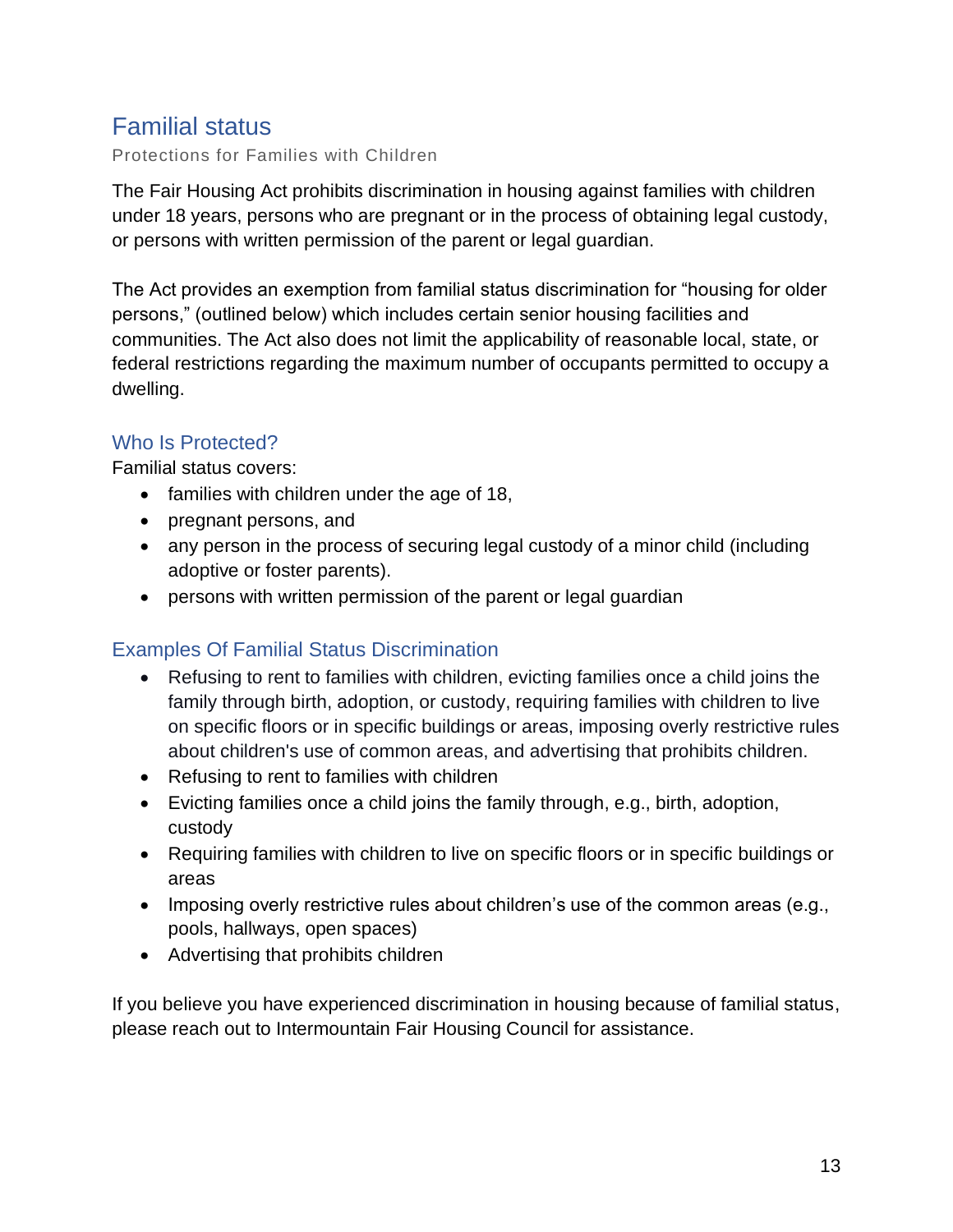# <span id="page-13-0"></span>"Housing for Older Persons" Exemptions

The Fair Housing Act specifically exempts three types of housing for older persons from liability for familial status discrimination. Such exempt housing facilities or communities can lawfully refuse to sell or rent dwellings to families with minor children only if they qualify for the exemption. To qualify for the "housing for older persons" exemption, a facility or community must comply with all the requirements of the exemption.

The Housing for Older Persons exemptions apply to the following housing:

- 1. Provided under any state or federal program that the Secretary of HUD has determined to be specifically designed and operated to assist elderly persons (as defined in the state or federal program);
- 2. Intended for, and solely occupied by persons 62 years of age or older; or
- 3. Intended and operated for occupancy by persons 55 years of age or older.

The 55 or older exemption is the most common of the three.

# <span id="page-13-1"></span>How to Qualify

To qualify for the "55 or older" housing exemption, a facility or community must satisfy *each* of the following requirements:

- At least 80 percent of the units must have at least one occupant who is 55 years of age or older; and
- The facility or community must publish and adhere to policies and procedures that demonstrate the intent to operate as "55 or older" housing; and
- The facility or community must comply with HUD's regulatory requirements for age verification of residents.

The "housing for older persons" exemption does not protect such housing facilities or communities from liability for housing discrimination because of race, color, religion, sex, disability, or national origin.

*If you think you have been discriminated against on the basis of familial status or any of the seven protected classes, please contact Intermountain Fair Housing Council for help at 208-383-0695 or 1-800-717-0695 or us at contact@ifhcidaho.org*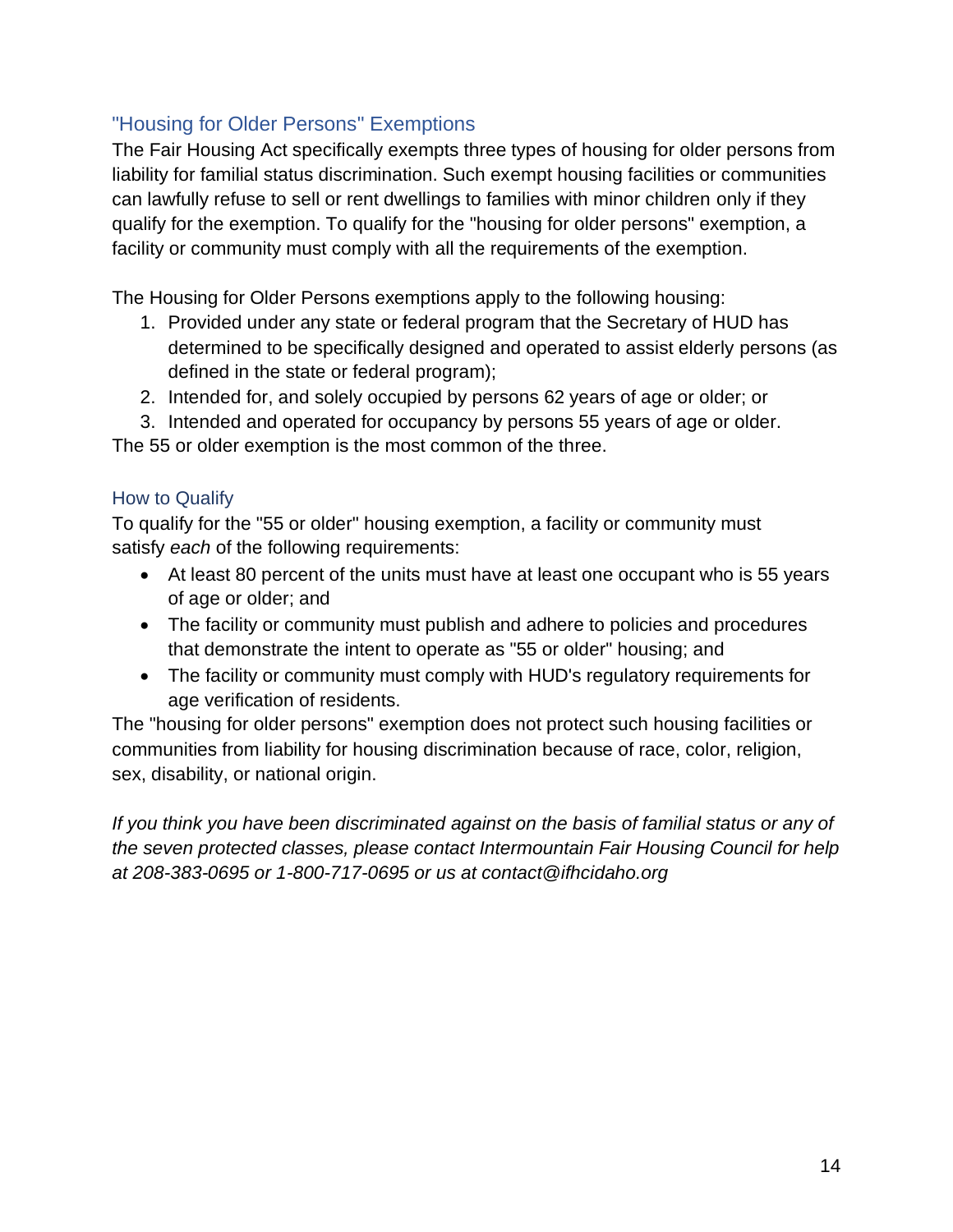# <span id="page-14-0"></span>Migrant Farm Workers

There are approximately 2.5 million farmworkers in the United States and half of U.S. farmworkers, as many as 1.25 million people, are believed to be undocumented. Farmworkers are among the lowest-paid workers in the nation yet rank as one of the most dangerous professions. Exposure to pesticides, heat, smoke from fires, and risk of COVID-19 exposure are exacerbated by poor working conditions. One out of every three farmworker families earn incomes below the federal poverty line despite working long days up to six days a week; the average individual farmworker earns under \$20,000 a year.

Farm workers are excluded from the basic labor and safety standards established in other employment sectors and farm work has little or no overtime limits, child labor restrictions, collective bargaining rights, or workers' compensation insurance. In addition, the few rules that do exist for farmworkers are rarely enforced. The absence of regulatory oversight, enforcement, and data about this sector leaves employers unaccountable to basic health and safety standards while leaving farmworkers vulnerable to abuse.

The issues most frequently seen by legal advocates in four of the largest farmworker states include conflicts over wages and hours, substandard farmworker housing, sexual harassment, and health and safety concerns. However, the frequencies of these cases are not tracked at the state or federal level, and many incidents do not result in litigation.

# <span id="page-14-1"></span>**Housing**

Temporary homelessness or overcrowding occur as a result of shortages in designated farmworker housing and low farmworker wages. As migrant farmworkers travel seasonally from harvest to harvest, the rapid influx into agricultural communities often overwhelms local housing resources. The lack of housing, coupled with the inability to maintain two homes, forces many farmworkers to sleep in garages, tool sheds, caves, fields, parking lots, vehicles, tents, or other similar makeshift structures.

Substandard and overcrowded farmworker housing may force women to live with multiple strangers and in insecure places where they can be vulnerable to physical assaults. Although the available legal protections do not specifically address gender issues within agricultural labor, substandard and abusive working conditions have distinctive and often more severe consequences for the female members of farmworker households.

Permanent farmworker housing is often not much better than temporary living arrangements and high market-rate rents force many farmworkers to live in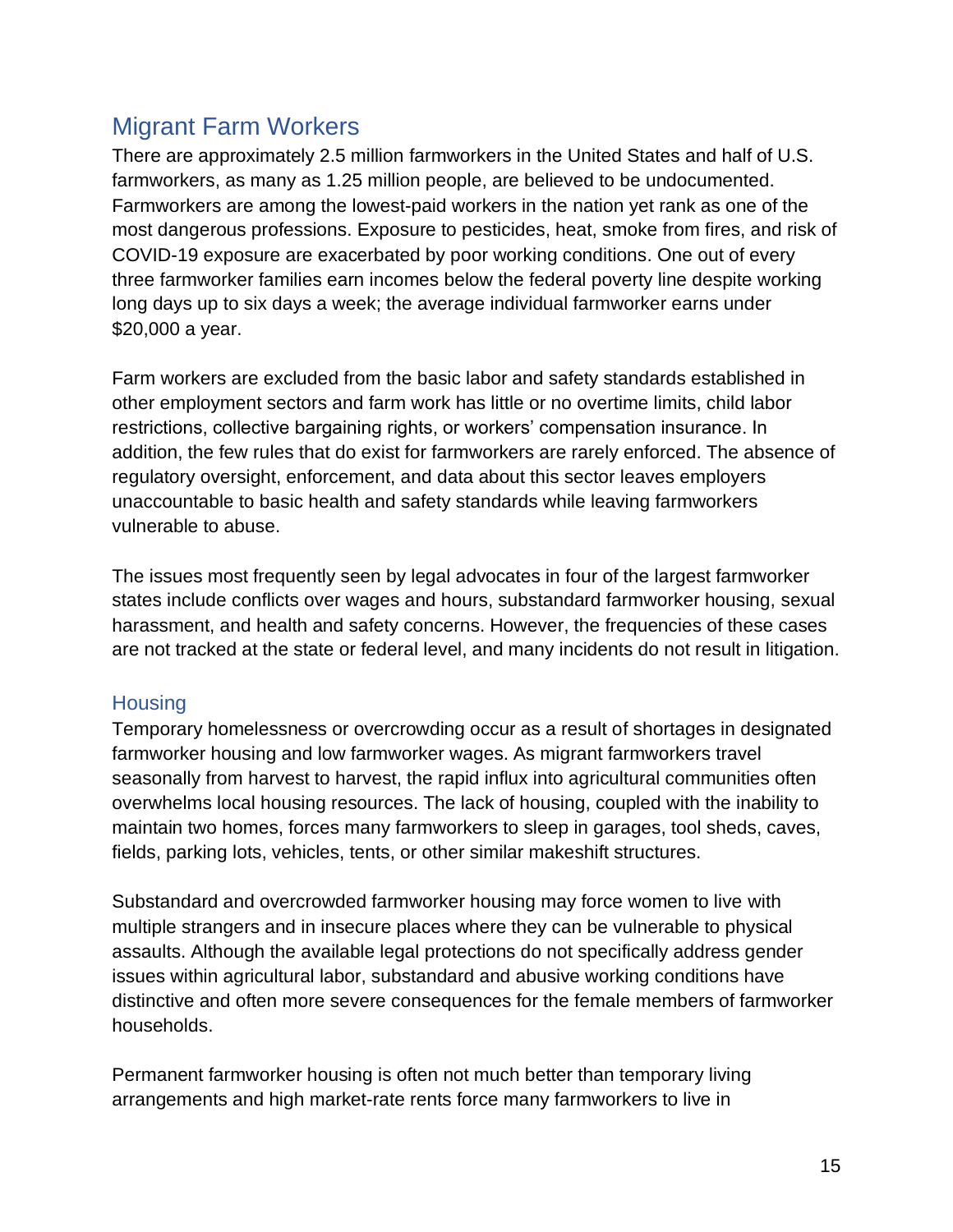overcrowded conditions in shared rentals. Lack of safe, affordable housing is worrisome not only because it affects individual farmworkers' health and safety, but it can also result in agricultural labor shortages in some regions.

It is illegal to deny labor camp housing to farmworkers because they want to live there with their children. The Fair Housing Act prohibit people who provide housing from discriminating against families with children.

# <span id="page-15-0"></span>Working Conditions

Farm work consistently ranks as one of America's most dangerous occupations due largely to occupational hazards. Exposure to pesticides and other toxic chemicals, transportation accidents, heatstroke, unguarded farm machinery, and open irrigation ditches all pose significant risks. Farmworkers are also affected by emerging serious transmissible diseases—like COVID-19—that are spread more easily amid the harsh and unsafe conditions farmworkers face. It should be noted that the incidence of injuries and other adverse health outcomes is likely underreported and that these concerns do not only affect farmworkers but have proven to harm their children as well.

The physical demands of farm work paired with, financial imperatives to work as fast as possible and relentless hours take a major toll on farmworker bodies. The constant squatting, stooping, reaching, and lifting required to perform agricultural tasks can produce serious, even disabling, in juries. Strains, sprains, lacerations, fractures, and repetitive-motion injuries are common. These conditions not only cause immediate discomfort but may also result in a crushing economic blow of taking time to heal when no paid leave is available. Working alongside dangerous machinery, driving unsafe vehicles, sorting produce on fast moving conveyor belts in large packhouses in the field cause many injuries and even deaths.

Few farmworkers receive benefits like health insurance or paid sick leave and the conditions under which they work remain invisible as farmworker issues lack accessible data and documentation about employment.

# <span id="page-15-1"></span>Heat Related Illnesses

Workers employed in outdoor occupations such as farming are exposed to hot and humid environments that put them at risk for heat-related illness or death. Although occupational heat stress is a key health and safety issue for farmworkers, agricultural employers are not required to take such basic preventive measures as providing adequate shade and providing employees with rest breaks. Farmworker injury and fatality rates due to heat stress remain severely under-reported and often go undiagnosed. Prevention of heat-related deaths among crop workers requires educating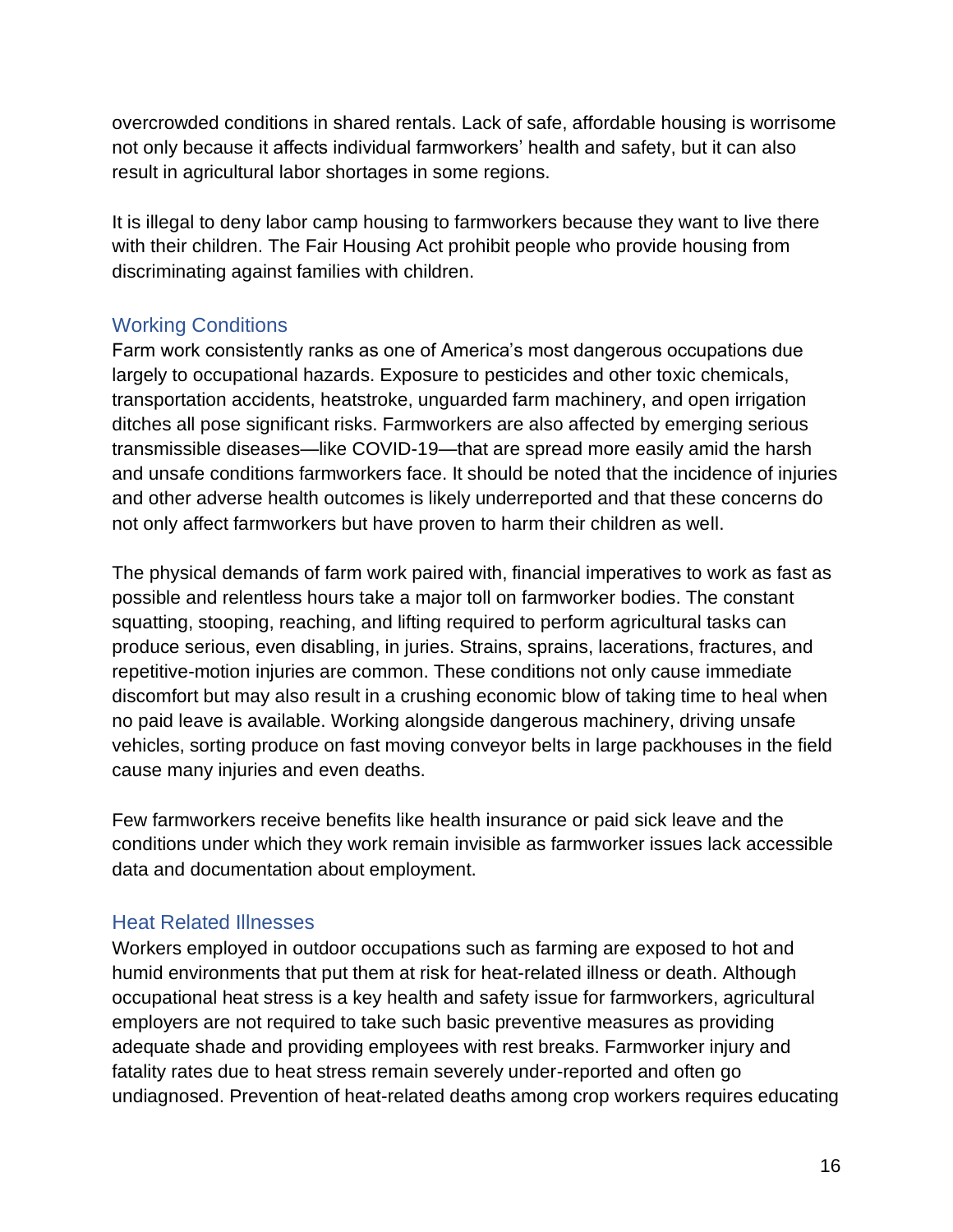employers and workers on the hazards of working in hot environments, including recognition of heat-related illness symptoms, and implementing appropriate heat stress management measures.

## <span id="page-16-0"></span>**Pesticides**

Each year in the United States, an estimated 1 billion pounds of pesticides are used, leaving the 2.4 million farmworkers in the U.S. at risk of dangerous exposure over their working years. While most workers in the country benefit from federal and state occupational safety and health protections, farmworkers are often left out of those standards.

Pesticide exposure can affect workers' health in both the short and long term. Half of all farmworkers report suffering from pesticide-related illnesses during their working lives, with as many as 20,000 acute poisonings diagnosed each year. Long term, these exposures can lead to various cancers, infertility, birth defects, neurological problems, and other disorders. The children of farm workers are often exposed to the same occupational hazards as their parents. Pesticides sprayed on fields drift onto school playgrounds and homes. Clothing worn by farmworkers can contaminate the household laundry and for some students, summer means joining their parents in the fields. Additionally, some parents have no choice but to bring their infants and toddlers with them for lack of childcare, even though their developing bodies and brains are particularly vulnerable to the effects of toxic chemicals.

Employers must comply with certain basic safety standards and regulations dictated by the Federal Insecticide, Fungicide, and Rodenticide Act. However, OSHA will not conduct inspections on farms with fewer than 11 employees unless states have memos of understanding with federal offices to create their own rules. Pesticide exposure thus often goes undetected and/ or unreported.

# <span id="page-16-1"></span>Summary of Employment Laws

#### with Protections for Farmworkers

The Wage and Hour Division is responsible for administering several statutes that extend various protections to different types of agricultural workers. The coverage and requirements of these statutes may overlap. For more assistance with the requirements of each law, see the sections below. Because the interplay between the laws can be complex, please contact the nearest Wage and Hour District office with specific questions.

• The [Fair Labor Standards Act \(FLSA\)](https://www.dol.gov/agencies/whd/agriculture/flsa) contains Federal minimum wage, overtime, recordkeeping, and child labor requirements for covered agricultural employers. https://www.dol.gov/agencies/whd/agriculture/flsa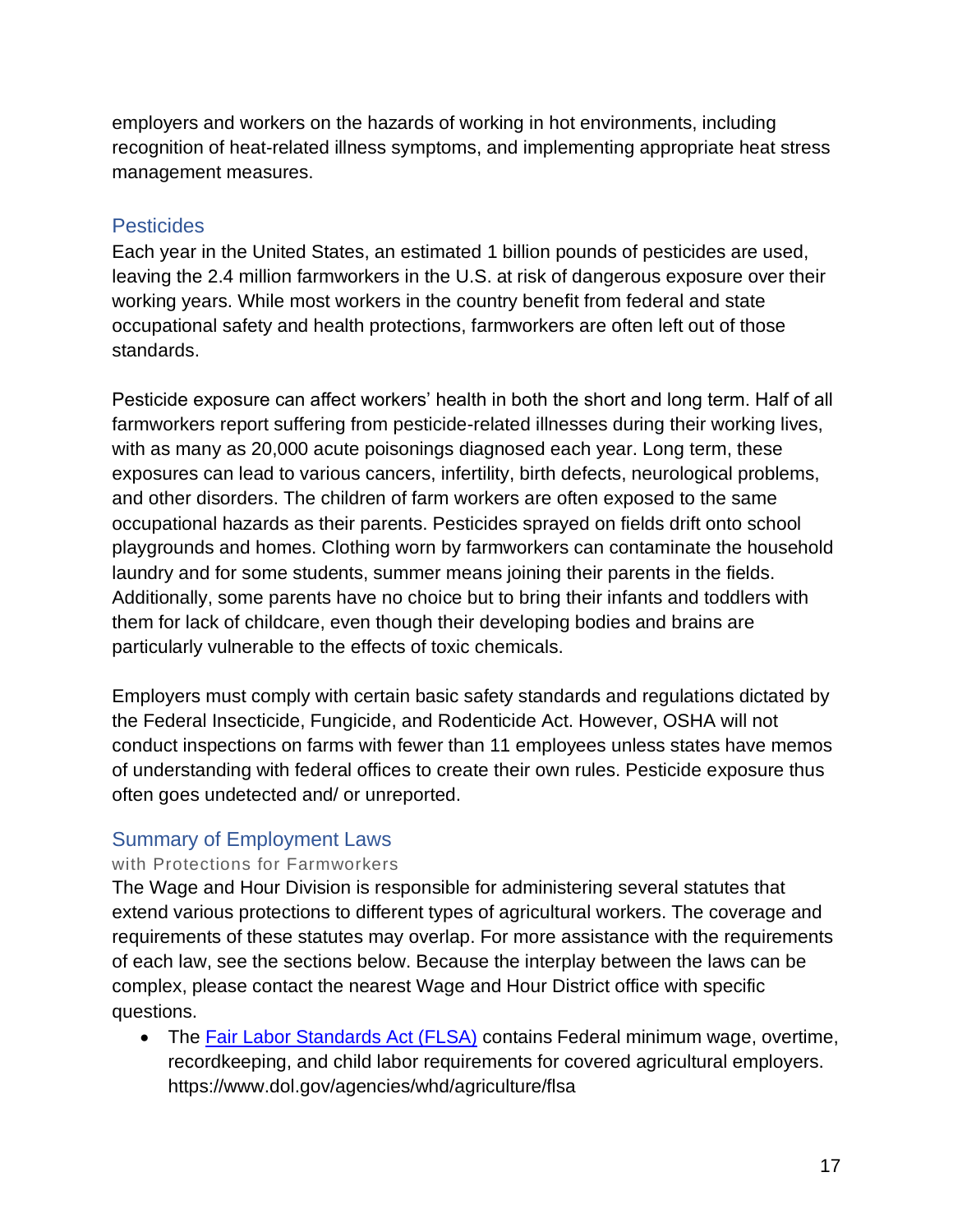- The [Migrant and Seasonal Agricultural Worker Protection Act \(MSPA\)](https://www.dol.gov/agencies/whd/agriculture/mspa) protects migrant and seasonal agricultural workers by establishing employment standards related to wages, housing, transportation, disclosures, and recordkeeping. The MSPA also requires farm labor contractors (FLCs) and farm labor contractor employees (FLCEs) to register with the U.S. Department of Labor and to obtain special authorization before housing, transporting, or driving covered workers. https://www.dol.gov/agencies/whd/agriculture/mspa
- The [H-2A visa program](https://www.dol.gov/agencies/whd/agriculture/h2a) establishes standards related to recruitment, wages, housing, transportation, and recordkeeping for employers of temporary nonimmigrant agricultural workers admitted to the country under section 218 of the Immigration and Nationality Act. https://www.dol.gov/agencies/whd/agriculture/h2a
- The [Field Sanitation Provisions of the Occupational Safety and Health](https://www.dol.gov/agencies/whd/agriculture/field-sanitation)  [Act](https://www.dol.gov/agencies/whd/agriculture/field-sanitation) establish minimum standards for covered agricultural settings for toilets, potable drinking water, hand-washing facilities, and for providing information regarding good hygiene practices.

https://www.dol.gov/agencies/whd/agriculture/field-sanitation

# <span id="page-17-0"></span>Worker Protection Standards for Agricultural Pesticides 40 CFR Part 170

This law is aimed at reducing the risk of chemical poisoning and injuries among agricultural workers and pesticide & herbicide handlers. The law specifies requirements for chemical safety training, notification of chemical applications, use of personal protective equipment, restricted entry intervals following chemical application, decontamination supplies, and emergency medical assistance. The primary pesticide regulatory agency in Idaho is the Idaho State Department of Agriculture. EPA is the enforcement agency for Native American Reservations. Website: http://www.agri.state.id.us/

# <span id="page-17-1"></span>State Minimum Wage Coverage for Farmworkers

Guarantees farmworkers the state minimum wage, with the exception of employers' immediate family members, seasonal hand harvest workers where the employee commutes daily from a permanent residency and works less than 13 weeks a year; children 16 years old or younger employed in the same farm as their parents and employees engaged in range production of livestock (cattle and sheep). The law requires that the employer keep wage records for three years. The Wage and Hour Section of Idaho Department of Labor administers these regulations. Website: http://labor.idaho.gov/dnn/idl/Businesses/IdahoLaborLaws.aspx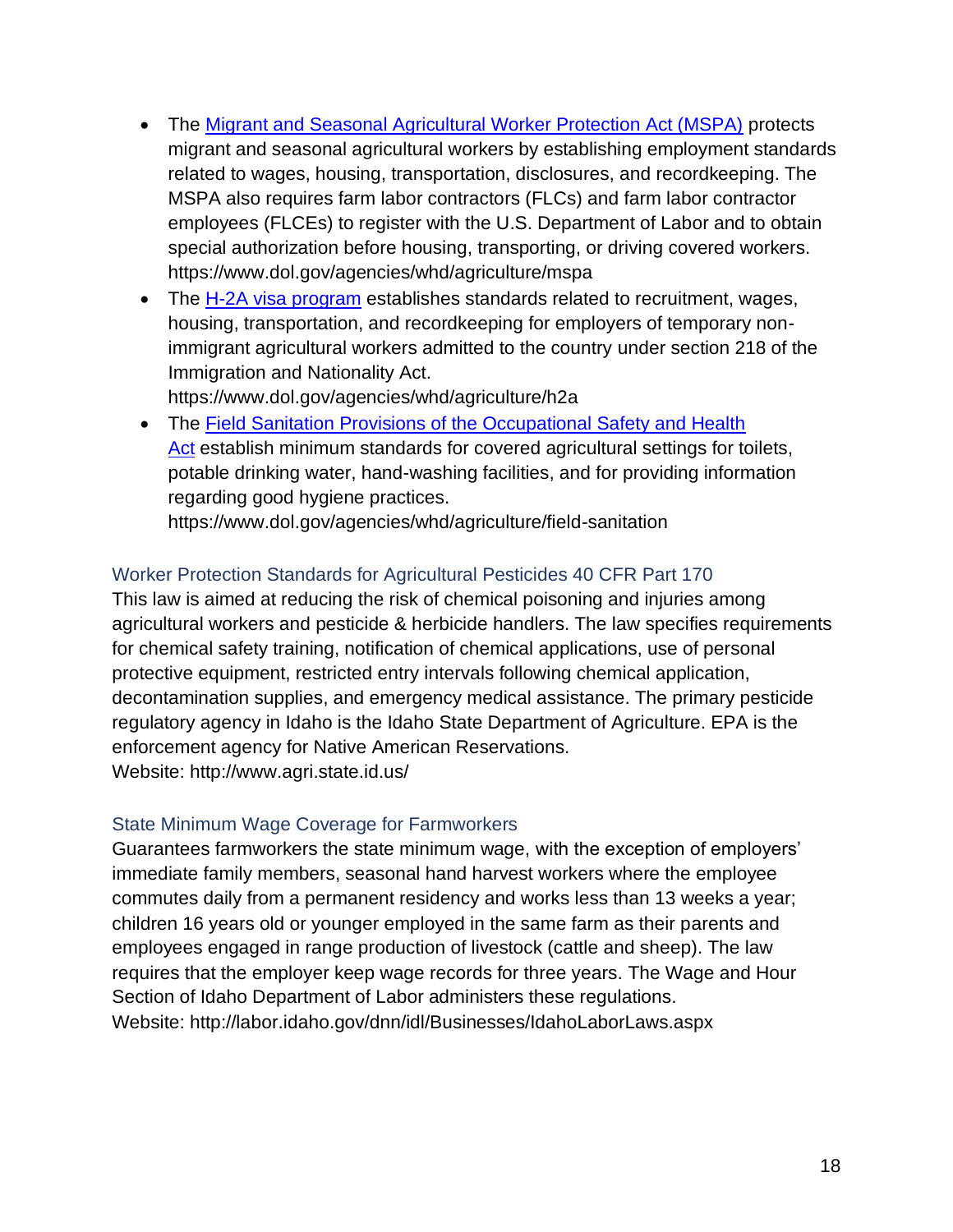#### <span id="page-18-0"></span>State Farm Labor Contractor Licensing

Farm Labor Contractors are required to be licensed by the state of Idaho, pay an annual fee, post a surety bond to cover unpaid wages, carry auto insurance for all vehicles used in the farm labor contracting business, carry workers' compensation coverage for all employees and provide all employees full disclosure about the conditions of employment at the time of hiring. The Wage and Hour Section of Idaho Department of Labor administers these regulations.

Website: http://labor.idaho.gov/dnn/idl/Businesses/IdahoLaborLaws.aspx

#### <span id="page-18-1"></span>The Victims of Trafficking and Violence Protection Act PL 106-386

The Victims of Trafficking and Violence Protection Act of 2000 (TVPA), and its reauthorization in 2003 (TVPRA), provides extensive protections and services for victims of trafficking found in the United States, regardless of nationality. This statute defines the recruitment, harboring, transportation, provision, or obtaining of a person for labor or services, through the use of force, fraud, or coercion for the purpose of subjection to involuntary servitude, peonage, debt bondage, or slavery as a severe form of trafficking in persons.

This law is enforced by the US Department of Justice. To file complaints, call 1-888- 428-7581 Website: http://www.justice.gov/

## <span id="page-18-2"></span>File a Complaint with OSHA

Employees have a right to file a safety and health complaint or a whistleblower complaint. Find out more below about how to file each type of complaint.

#### <span id="page-18-3"></span>How to File a Safety and Health Complaint

You (or your representative) have the right to file a confidential safety and health complaint and request an OSHA inspection of your workplace if you believe there is a serious hazard or if you think your employer is not following OSHA standards. The complaint should be filed as soon as possible after noticing the hazard. A signed complaint is more likely to result in an onsite inspection.

#### **Online**

*https://www.osha.gov/pls/osha7/eComplaintForm.html* Use the Online Complaint Form to submit your complaint to OSHA.

#### *Fax/Mail/Email*

*https://www.osha.gov/sites/default/files/publications/osha7.pdf* En Espanol: *https://www.osha.gov/sites/default/files/OSHA7\_SPANISH.pdf*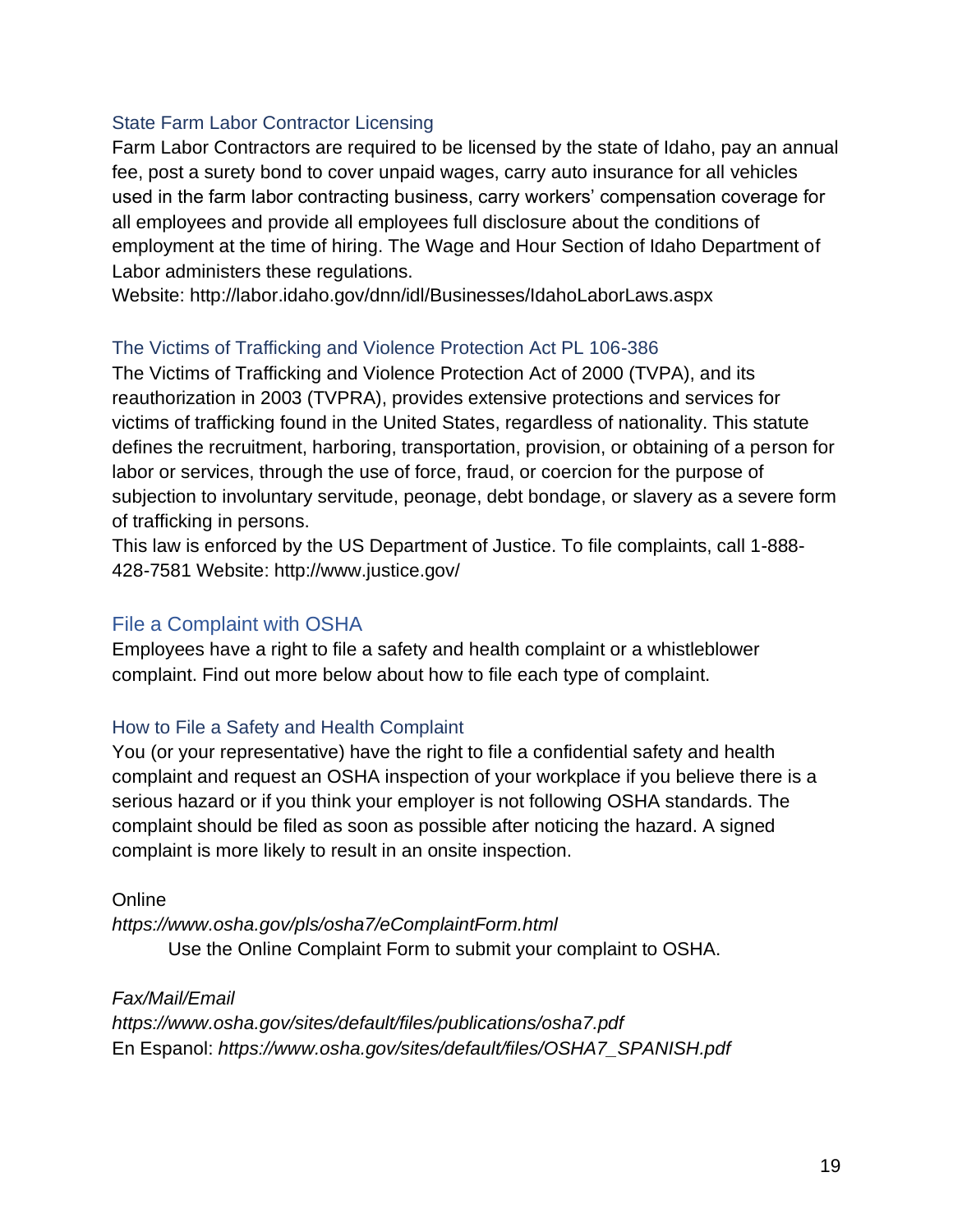Complete the OSHA Complaint Form or write a letter describing your complaint, and then fax, mail, or email it back to your local OSHA office. To find your local office: https://www.osha.gov/contactus/bystate

**Telephone** 

Call Your Local OSHA Office or 800-321-6742 (OSHA)

OSHA staff can discuss your complaint with you and respond to any questions you may have. To find your local office: https://www.osha.gov/contactus/bystate

#### In Person - Visit Your Local OSHA Office

OSHA staff can discuss your complaint with you and respond to any questions you may have. To find your local office: https://www.osha.gov/contactus/bystate

Boise Area Office 1387 S. Vinnell Way, Suite 218 Boise, ID 83709 Phone: (208) 321-2960 Fax: (208) 321-2966

## <span id="page-19-0"></span>How to File a Whistleblower Complaint

You have the right to file a whistleblower complaint with OSHA if you believe your employer retaliated against you for exercising your rights as an employee under the whistleblower protection laws enforced by OSHA. https://www.whistleblowers.gov/sites/wb/files/2019-10/WB-Statute-Summary-Chart-

10.8-Final.pdf

In states with OSHA-approved State Plans, employees may file complaints with Federal OSHA and with the State Plan.

https://www.osha.gov/contactus/bystate/ID/areaoffice

See the Whistleblower Protection Program website to learn more. https://www.whistleblowers.gov/

**Online** 

https://www.osha.gov/whistleblower/WBComplaint Use the Online Whistleblower Complaint Form to submit your complaint online to OSHA

Fax/Mail/Email

Complete the Online Whistleblower Complaint Form, or write a letter describing your complaint and fax, mail, or email either a letter describing your complaint or a printed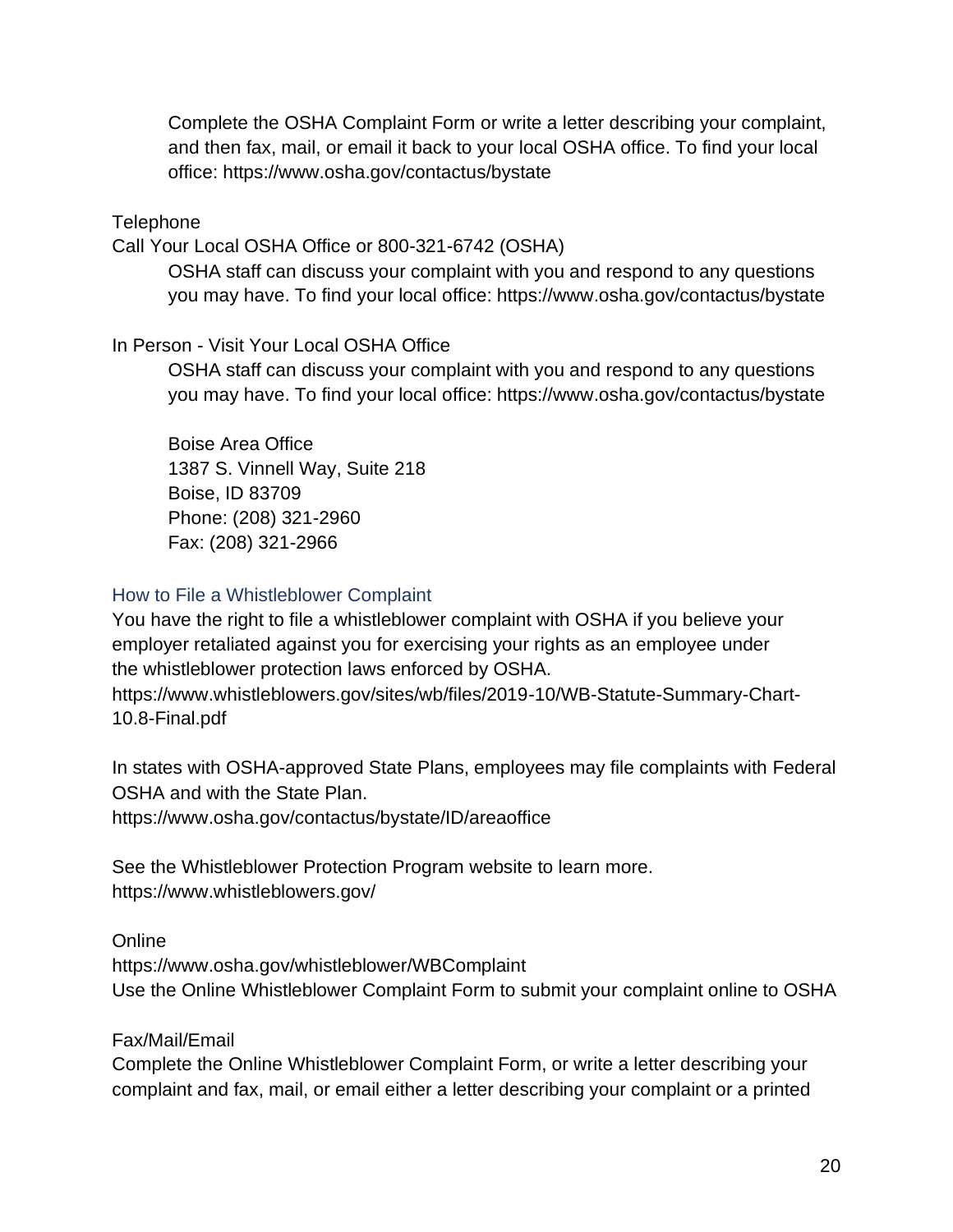copy of your completed Online Whistleblower Complaint Form to your local OSHA office. Please make sure that your correspondence includes your name, mailing address, email address, and telephone or fax number so we can contact you to follow up.

#### **Telephone**

Call Your Local OSHA Office or 800-321-6742 (OSHA) OSHA staff can discuss your complaint with you and respond to any questions you may have.

#### In Person - Visit Your Local OSHA Office

OSHA staff can discuss your complaint with you and respond to any questions you may have.

To find your local office: https://www.osha.gov/contactus/bystate

Boise Area Office 1387 S. Vinnell Way, Suite 218 Boise, ID 83709 Phone: (208) 321-2960 Fax: (208) 321-2966

# <span id="page-20-0"></span>Community Resources for Farmworkers

#### **PODER of Idaho**

https://www.poderofidaho.org/

Works to defend and support Latino, undocumented, and DACAmented communities throughout Idaho through actions, events, and various campaigns on economic justice, social justice, and education. PODER of Idaho strives to keep our communities informed.

#### **Immigrant Justice Idaho**

#### https://www.immigrantjusticeidaho.org/

Founded by Maria E. Andrade, the principal attorney of Andrade Legal, Immigration Law, IJI fills a colossal gap in Idaho's immigration legal services available to low-income Idahoans: free and low-cost deportation defense.

#### **Visión 2c Resource Council**

The Idaho Organization of Resource Councils empowers people to improve the well-being of their communities, sustain family farms and ranches, transform local food systems, promote clean energy, and advocate for responsible stewardship of Idaho's natural resources.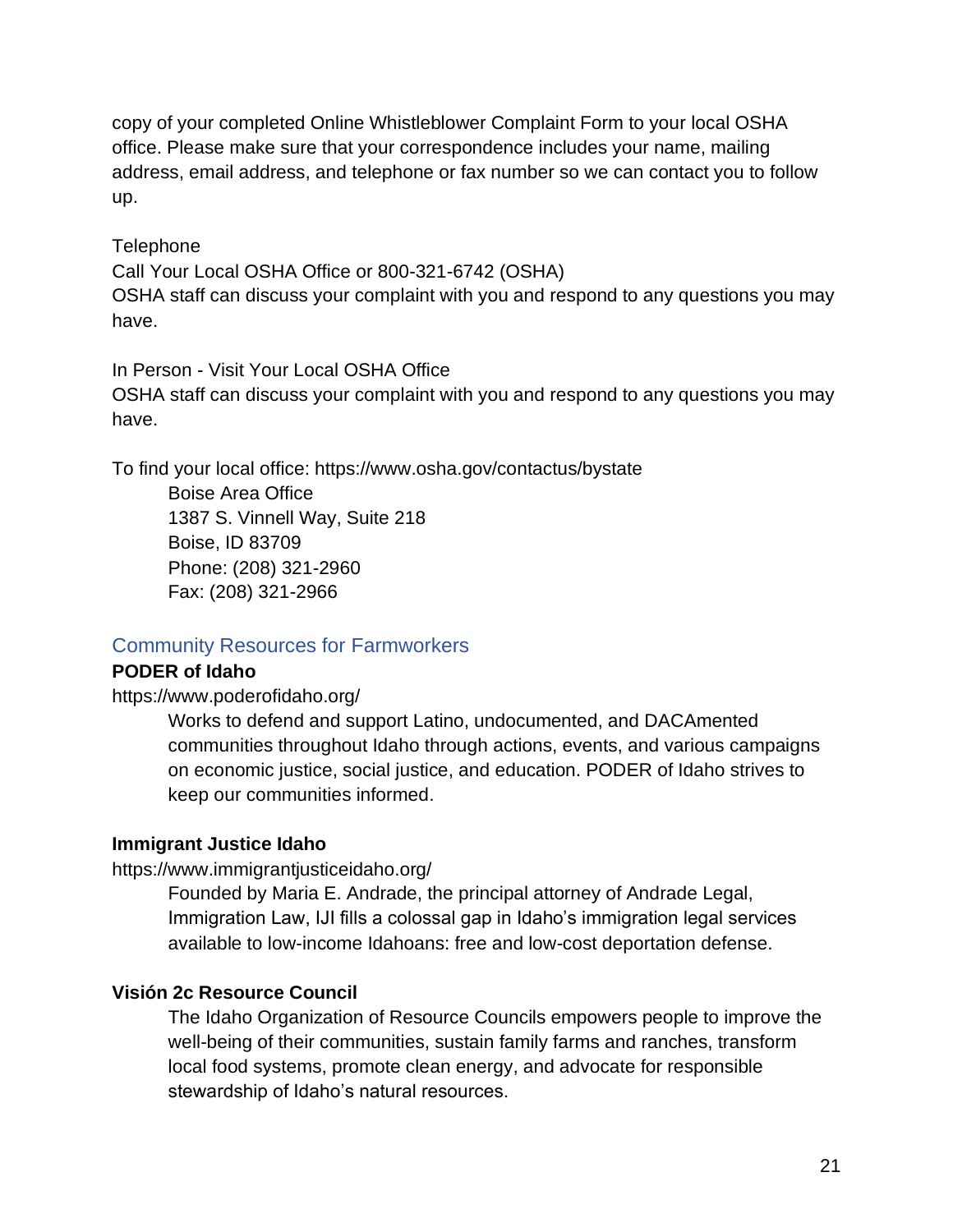#### **United Farmworkers**

Begun in 1962 by Cesar Chavez, Dolores Huerta, Gilbert Padilla and other early organizers, the United Farm Workers of America is the nation's first enduring and largest farm workers union. The UFW continues to actively champion legislative and regulatory reforms for farm workers covering issues such as worker protections, pesticides and immigration reform.

Inventory of Farmworker Issues and Protections In The United States https://www.ufw.org/pdf/farmworkerinventory\_0401\_2011.pdf

#### **Farmworker Justice**

Since its inception in 1981, has filed lawsuits on behalf of farmworkers and their organizations, often in collaboration with other advocates and attorneys to maximize impact.

https://www.farmworkerjustice.org/resource/

#### **Idaho Immigrant Resource Alliance**

Alliance of nine nonprofits working to support the farm worker and immigrant community during the COVID-19 pandemic.

idahoimmigrantresourcealliance@gmail.com

#### **State Monitor Advocate**

#### **Idaho Department of Labor**

Dunnia Aplícano (208) 332-3570 ext.3135 Dunnia.Aplicano@labor.idaho.gov

#### **Catholic Charities of Idaho**

https://www.ccidaho.org/

CCI offers strength based and solution-oriented services, including educational and skill building services, family focused counseling, immigration legal services, crisis case management services, financial wellness and asset building opportunities, youth support and resource referral services.

#### **Community Council of Idaho**

https://communitycouncilofidaho.org/

The Community Council of Idaho, Inc. (CC Idaho) is a rural-centered, multi-service nonprofit organization that has impacted Idaho communities since 1971 and are now the largest nonprofit serving Latinos in the state. CC Idaho's purpose is to improve the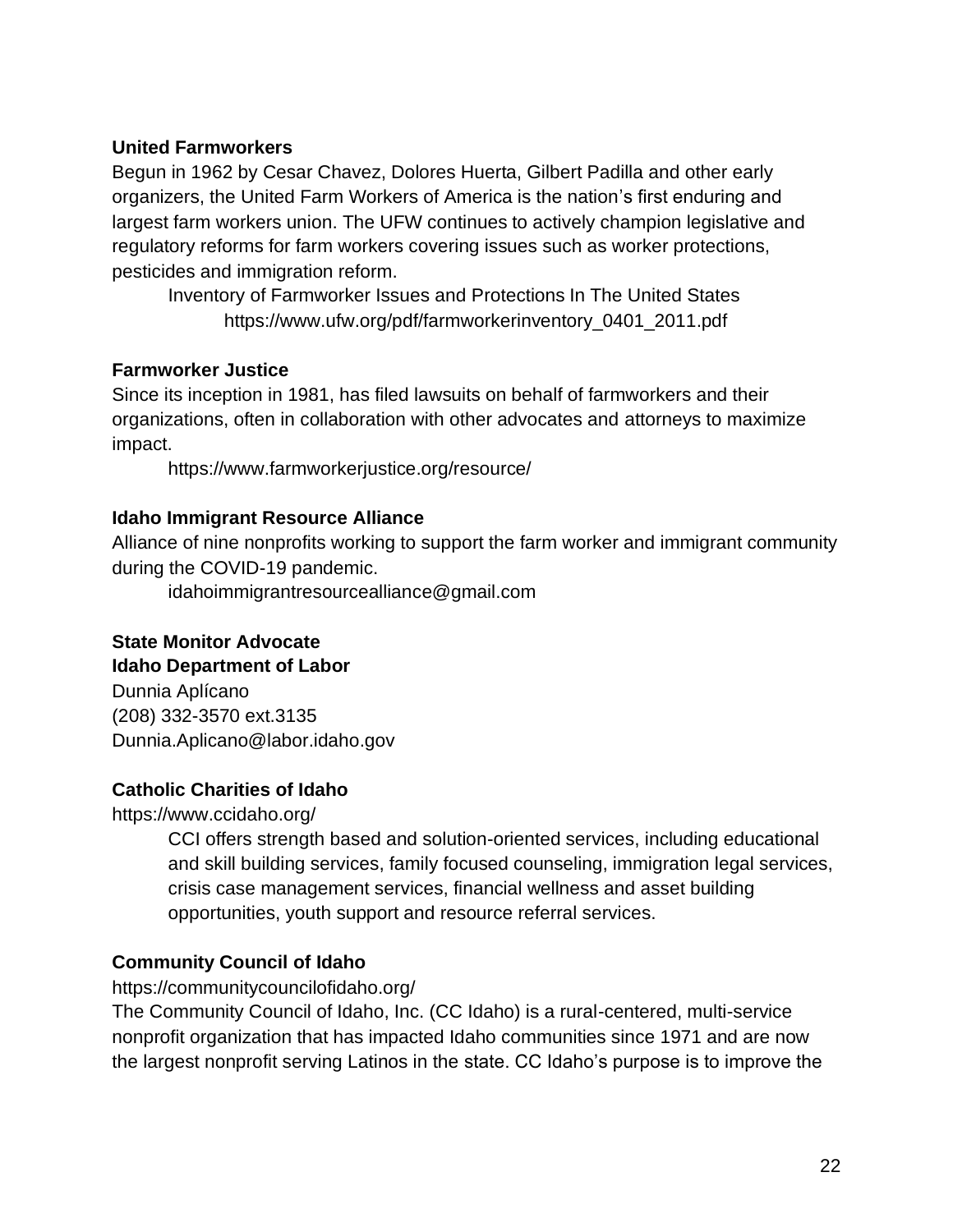social and economic status of local communities through workforce preparation, education, cultural awareness, civil rights advocacy, and well-being services.

#### **Multi-Family Housing**

https://communitycouncilofidaho.org/housing/

With five multi-family communities, we are a major developer of affordable housing. These units are located throughout the state of Idaho to serve the needs of Migrant and Seasonal Farmworkers and their families. We also provide transitional services to homeless and single individuals, homeless families, and rural communities with other housing needs.

## **Migrant and Seasonal Head Start**

https://communitycouncilofidaho.org/head-start/

MSHS is an Early Childhood Education Program for children of migrant and seasonal agricultural workers and their families; dedicated to promoting the success of their children in school and later in life. We offer a comprehensive service program for children and families that includes: Early Childhood Education, Nutrition, and Health & Wellness.

# **Early Head Start Child Care Partnership (EHS-CCP)**

https://communitycouncilofidaho.org/early-head-start-child-care-partnership/ EHS-CCP is an early childhood education program for children of agricultural working families. Children in this program can be between 0 and 3 years of age. This program is dedicated to promoting the success of children in school and later in life. EHS-CCP provides services for children and families that include early childhood education, disability and mental health services, health, wellness, nutrition, social services, and parental involvement and training.

#### **Familias Unidas'**

https://communitycouncilofidaho.org/immigration-services/

Familias Unidas' mission is to help keep families together by assisting lowincome clients in achieving not just legal status and economic selfsufficiency, but also in becoming fully active participants in the social and civic life of our community through exceptional immigration legal services, education, and advocacy.

# **Community Council of Idaho Employment and Training Program**

https://communitycouncilofidaho.org/employment-training/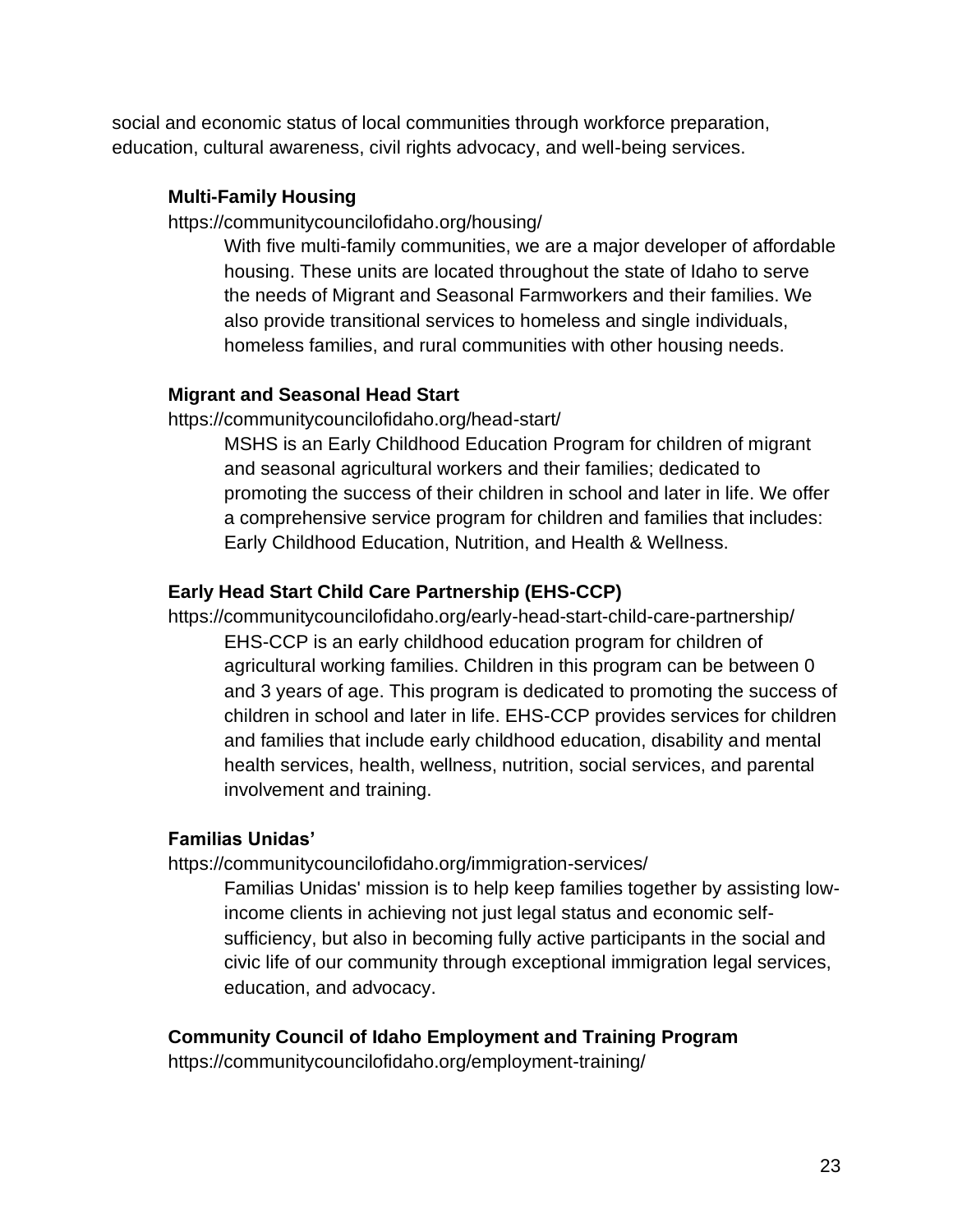The National Farmworker Jobs Program

NFJP provides training and educational opportunities to eligible adult and youth farmworkers. Each of our Community Resource Centers offer job search assistance, training opportunities, skills development, and much more. All of these services are free to those who qualify.

The High School Equivalency Program

HEP's goal is to help students succeed in obtaining their high school equivalency certificate while also increasing their workforce development skills. While enrolled, students will be provided free instruction, paid testing fees, books and career exploration guidance.

The Community Services Block Grant (CSBG)

CSBG provides a variety of services for adults, youth, and seniors to help alleviate the cause and conditions of poverty. All CSBG resources are provided with the intent of revitalizing low-income communities, and empowering low-income families to become self-sufficient.

#### **YouthBuild**

YouthBuild is full-time program that assists youth between the ages of 16 and 24. Students enrolled in YouthBuild work towards earning their high school equivalency certificate, while also receiving hands-in training to jumpstart a career in the construction trades. Instructors and YouthBuild support staff design leadership activities in, and outside the classroom, to promote a positive and healthy lifestyle.

Low Income Home Energy Assistance Program

This program makes home heating more affordable, assists with avoiding disconnection of utility services during the winter and helps to maintain a warm, safe and healthy environment for young children, the elderly and the disabled. The types of assistance are a one-time utility payment and emergency assistance if a household's home energy service is going to be disconnected or has been disconnected.